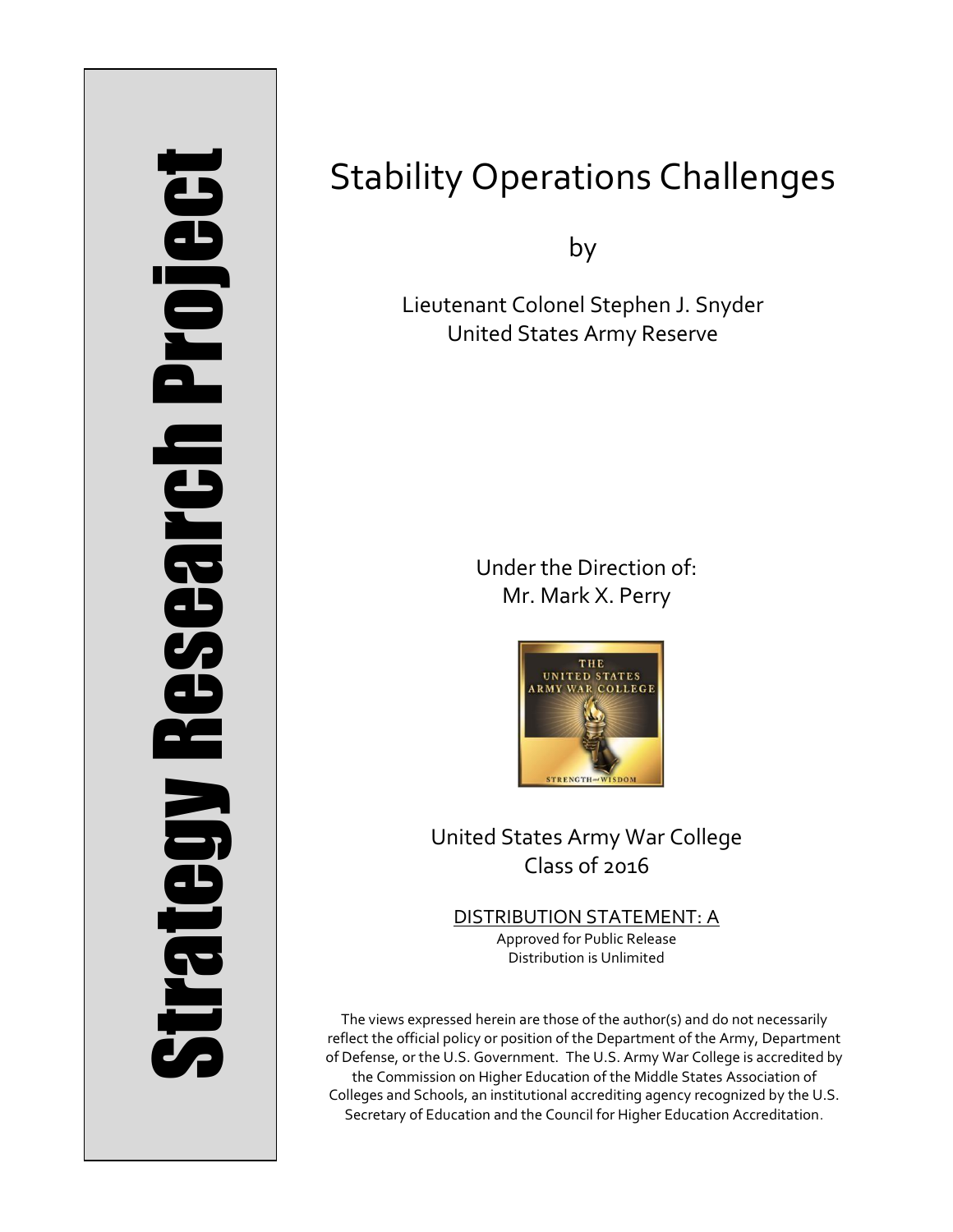| <b>REPORT DOCUMENTATION PAGE</b>                                                                                                                                                                                                                                                                                                                                                                                                                                                                                                                                                                                                                                                                                                                                                                                                                                                                                                                                  |                                 |                    |                                     |                           |  | Form Approved--OMB No. 0704-0188                   |  |
|-------------------------------------------------------------------------------------------------------------------------------------------------------------------------------------------------------------------------------------------------------------------------------------------------------------------------------------------------------------------------------------------------------------------------------------------------------------------------------------------------------------------------------------------------------------------------------------------------------------------------------------------------------------------------------------------------------------------------------------------------------------------------------------------------------------------------------------------------------------------------------------------------------------------------------------------------------------------|---------------------------------|--------------------|-------------------------------------|---------------------------|--|----------------------------------------------------|--|
| The public reporting burden for this collection of information is estimated to average 1 hour per response, including the time for reviewing instructions, searching existing data sources, gathering and<br>maintaining the data needed, and completing and reviewing the collection of information. Send comments regarding this burden estimate or any other aspect of this collection of information, including<br>suggestions for reducing the burden, to Department of Defense, Washington Headquarters Services, Directorate for Information Operations and Reports (0704-0188), 1215 Jefferson Davis Highway, Suite<br>1204, Arlington, VA 22202-4302. Respondents should be aware that notwithstanding any other provision of law, no person shall be subject to any penalty for failing to comply with a collection of information<br>if it does not display a currently valid OMB control number. PLEASE DO NOT RETURN YOUR FORM TO THE ABOVE ADDRESS. |                                 |                    |                                     |                           |  |                                                    |  |
| 1. REPORT DATE (DD-MM-YYYY)<br>2. REPORT TYPE                                                                                                                                                                                                                                                                                                                                                                                                                                                                                                                                                                                                                                                                                                                                                                                                                                                                                                                     |                                 |                    |                                     |                           |  | 3. DATES COVERED (From - To)                       |  |
| STRATEGY RESEARCH PROJECT<br>01-04-2016                                                                                                                                                                                                                                                                                                                                                                                                                                                                                                                                                                                                                                                                                                                                                                                                                                                                                                                           |                                 |                    |                                     |                           |  |                                                    |  |
| <b>4. TITLE AND SUBTITLE</b><br><b>Stability Operations Challenges</b>                                                                                                                                                                                                                                                                                                                                                                                                                                                                                                                                                                                                                                                                                                                                                                                                                                                                                            |                                 |                    |                                     |                           |  | <b>5a. CONTRACT NUMBER</b>                         |  |
|                                                                                                                                                                                                                                                                                                                                                                                                                                                                                                                                                                                                                                                                                                                                                                                                                                                                                                                                                                   |                                 |                    |                                     |                           |  | <b>5b. GRANT NUMBER</b>                            |  |
|                                                                                                                                                                                                                                                                                                                                                                                                                                                                                                                                                                                                                                                                                                                                                                                                                                                                                                                                                                   |                                 |                    |                                     |                           |  | 5c. PROGRAM ELEMENT NUMBER                         |  |
| 6. AUTHOR(S)                                                                                                                                                                                                                                                                                                                                                                                                                                                                                                                                                                                                                                                                                                                                                                                                                                                                                                                                                      |                                 |                    |                                     |                           |  | <b>5d. PROJECT NUMBER</b>                          |  |
| Lieutenant Colonel Stephen J. Snyder<br><b>United States Army Reserve</b>                                                                                                                                                                                                                                                                                                                                                                                                                                                                                                                                                                                                                                                                                                                                                                                                                                                                                         |                                 |                    |                                     |                           |  | <b>5e. TASK NUMBER</b>                             |  |
|                                                                                                                                                                                                                                                                                                                                                                                                                                                                                                                                                                                                                                                                                                                                                                                                                                                                                                                                                                   |                                 |                    |                                     |                           |  | <b>5f. WORK UNIT NUMBER</b>                        |  |
| 7. PERFORMING ORGANIZATION NAME(S) AND ADDRESS(ES)<br>Mr. Mark X. Perry                                                                                                                                                                                                                                                                                                                                                                                                                                                                                                                                                                                                                                                                                                                                                                                                                                                                                           |                                 |                    |                                     |                           |  | 8. PERFORMING ORGANIZATION<br><b>REPORT NUMBER</b> |  |
| 9. SPONSORING/MONITORING AGENCY NAME(S) AND ADDRESS(ES)                                                                                                                                                                                                                                                                                                                                                                                                                                                                                                                                                                                                                                                                                                                                                                                                                                                                                                           |                                 |                    |                                     |                           |  | 10. SPONSOR/MONITOR'S ACRONYM(S)                   |  |
| U.S. Army War College, 122 Forbes Avenue, Carlisle, PA 17013                                                                                                                                                                                                                                                                                                                                                                                                                                                                                                                                                                                                                                                                                                                                                                                                                                                                                                      |                                 |                    |                                     |                           |  | 11. SPONSOR/MONITOR'S REPORT<br><b>NUMBER(S)</b>   |  |
| <b>12. DISTRIBUTION / AVAILABILITY STATEMENT</b><br>Distribution A: Approved for Public Release. Distribution is Unlimited.<br>Please consider submitting to DTIC for worldwide availability? YES: $\boxtimes$ or NO: $\Box$ (student check one)<br>YES: <b>Z</b> or NO: □ (PA check one)<br>Project Adviser recommends DTIC submission?                                                                                                                                                                                                                                                                                                                                                                                                                                                                                                                                                                                                                          |                                 |                    |                                     |                           |  |                                                    |  |
| <b>13. SUPPLEMENTARY NOTES</b>                                                                                                                                                                                                                                                                                                                                                                                                                                                                                                                                                                                                                                                                                                                                                                                                                                                                                                                                    |                                 |                    |                                     |                           |  |                                                    |  |
| Word Count: 5782                                                                                                                                                                                                                                                                                                                                                                                                                                                                                                                                                                                                                                                                                                                                                                                                                                                                                                                                                  |                                 |                    |                                     |                           |  |                                                    |  |
| <b>14. ABSTRACT</b><br>This paper identifies six challenges facing U.S. stability operations. These include issues of<br>policy, leadership, civil affairs force structure, assessment, joint coalition operations and resource<br>scarcity. The identified challenges stem from both the findings of the Special Investigator for<br>operations in Iraq and Afghanistan and from personal observations from deployments as a civil<br>affairs operator and planner. These challenges are framed against current U.S. policy, and<br>department of defense, department of state and interagency capabilities. Potential remedies for<br>each of the six challenges is provided, as well as suggestions for the way ahead for U.S. stability<br>operations.                                                                                                                                                                                                        |                                 |                    |                                     |                           |  |                                                    |  |
| <b>15. SUBJECT TERMS</b><br>Phase Four, Reconstruction, Post-Conflict, Steady State, USACAPOC, Civil Affairs, Department of State                                                                                                                                                                                                                                                                                                                                                                                                                                                                                                                                                                                                                                                                                                                                                                                                                                 |                                 |                    |                                     |                           |  |                                                    |  |
|                                                                                                                                                                                                                                                                                                                                                                                                                                                                                                                                                                                                                                                                                                                                                                                                                                                                                                                                                                   | 16. SECURITY CLASSIFICATION OF: |                    | 17. LIMITATION<br>OF ABSTRACT<br>UU | 18. NUMBER OF PAGES<br>29 |  | 19a. NAME OF RESPONSIBLE PERSON                    |  |
| a. REPORT<br>UU                                                                                                                                                                                                                                                                                                                                                                                                                                                                                                                                                                                                                                                                                                                                                                                                                                                                                                                                                   | <b>b. ABSTRACT</b><br>UU        | c. THIS PAGE<br>UU |                                     |                           |  | 19b. TELEPHONE NUMBER (w/area code)                |  |
|                                                                                                                                                                                                                                                                                                                                                                                                                                                                                                                                                                                                                                                                                                                                                                                                                                                                                                                                                                   |                                 |                    |                                     |                           |  |                                                    |  |

**Standard Form 298** (Rev. 8/98), Prescribed by ANSI Std. Z39.18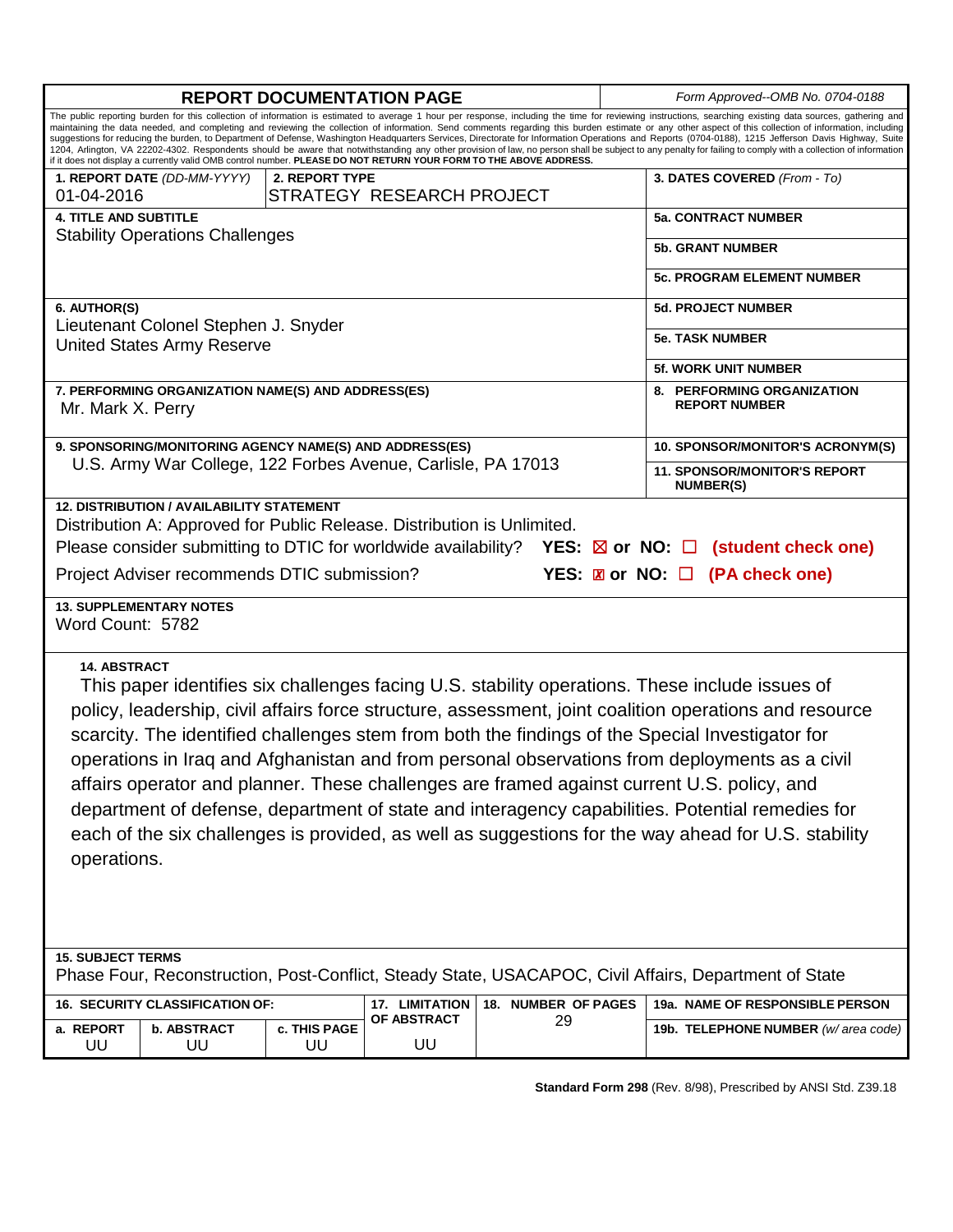# Stability Operations Challenges

(5782 words)

# **Abstract**

This paper identifies six challenges facing U.S. stability operations. These include issues of policy, leadership, civil affairs force structure, assessment, joint coalition operations and resource scarcity. The identified challenges stem from both the findings of the Special Investigator for operations in Iraq and Afghanistan and from personal observations from deployments as a civil affairs operator and planner. These challenges are framed against current U.S. policy, and department of defense, department of state and interagency capabilities. Potential remedies for each of the six challenges is provided, as well as suggestions for the way ahead for U.S. stability operations.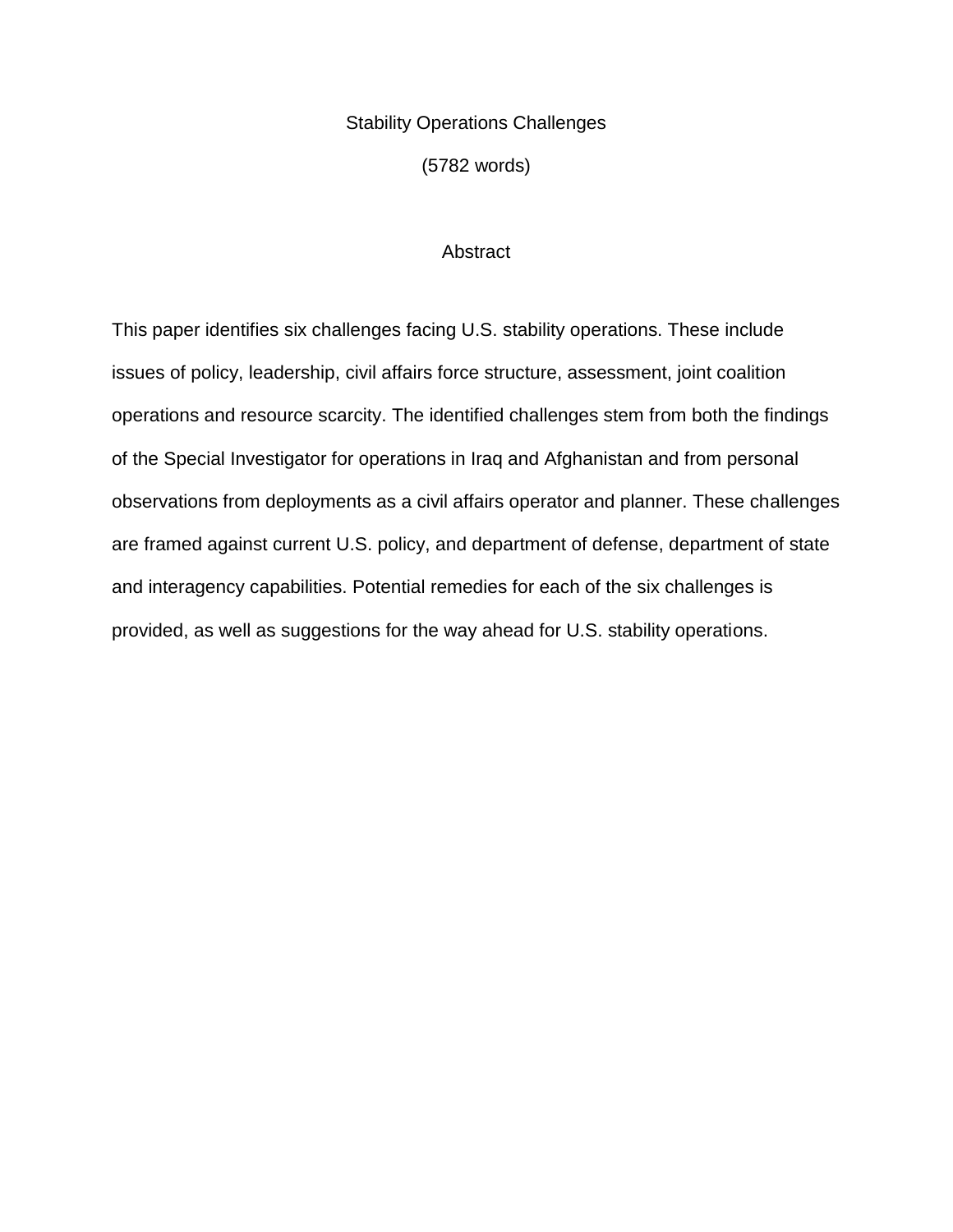# **Stability Operations Challenges**

This study identifies six challenges as they relate to the U.S. Government's recent experience with stability operations. <sup>1</sup> These challenges coalesce around issues of policy, leadership, civil affairs force structure, assessment, joint coalition operations and resource scarcity. Challenges were gleaned both from official evaluations of stability operations in Iraq and Afghanistan and from personal experiences. The intent is to provide planners, operators and policy makers with considerations to assist with decision making in future stability operations.

Stability operations are defined similarly across the spectrum of doctrinal manuals and policy directives, but for the purposes of this study the Department of Defense Instruction (DODI) 3000.05 specifies it "as an overarching term encompassing various military missions, tasks, and activities conducted outside the United States in coordination with other instruments of national power to maintain or reestablish a safe and secure environment, provide essential governmental services, emergency infrastructure reconstruction, and humanitarian relief."<sup>2</sup> Stability operations involve many players, both military and civilian, and require as much coordination as any combat operation. They are also conducted during all phases of a military campaign, but are not performed to the same degree during each phase. The footprint of stability operations is most visible after combat operations cease.

There are five phases to any military operation, depicted below on Figure One. *Phase Zero*, also called the shaping phase, consists of those things the U.S. does continually through engagement using all the elements of national power.<sup>3</sup> When not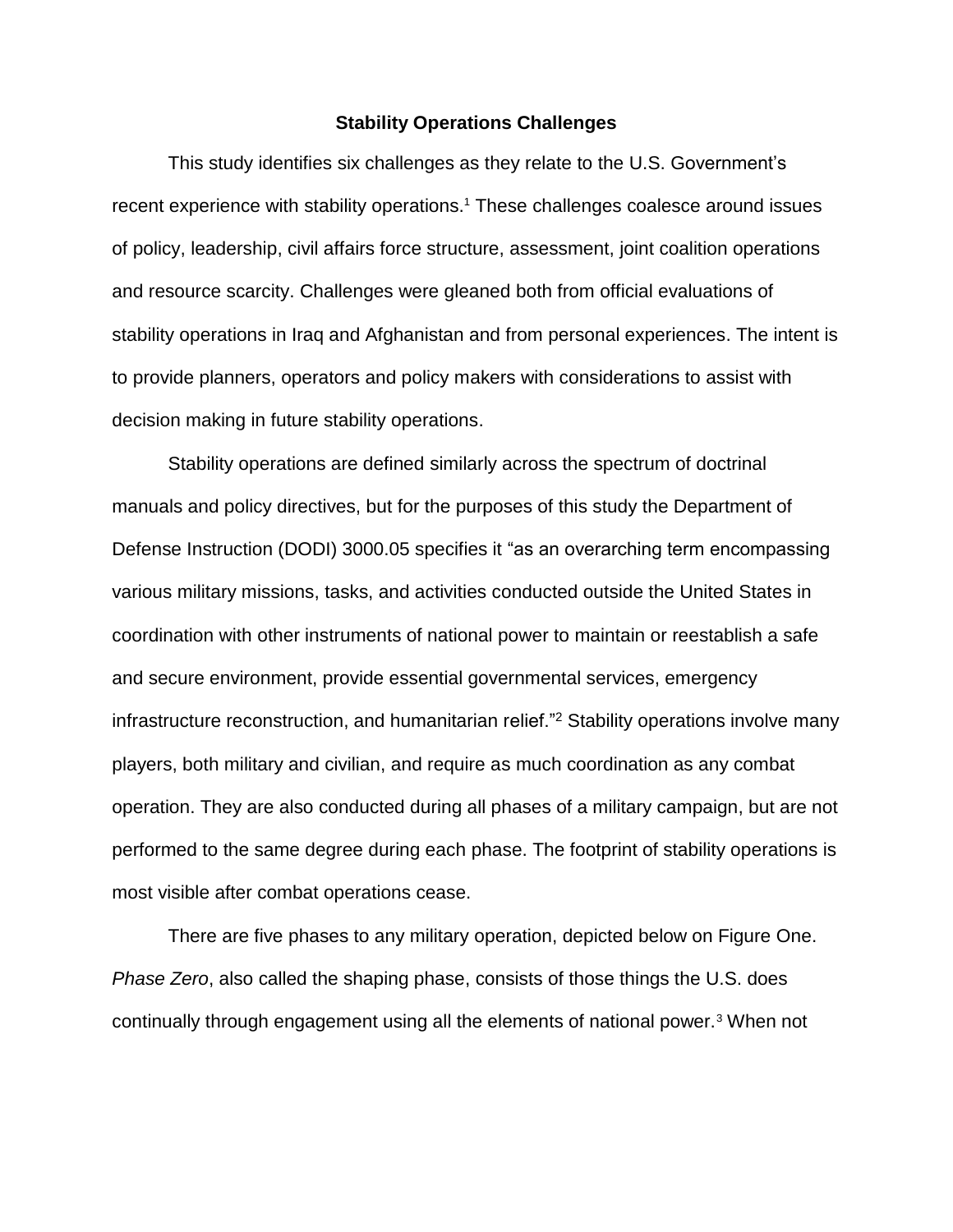# **Notional Operation Plan Phases**



Figure 1. Notional Operation Plan Phases<sup>4</sup>

part of a combat operation, these same actions are performed in what are coined Steady-State activities.<sup>5</sup> *Phase Zero* bookends any combat operation, and signals either the beginning of an operation, or a return to Steady-State activities.<sup>6</sup> In *Phase One*, operations aim to deter, deny and or dissuade behaviors not in the interests of the U.S. The goal of *Phase One* is to prevent escalation of tensions between the U.S. and other actors or nation states so that hostilities are not required. If combat operations are needed, the goal then switches to seizing the initiative (*Phase Two)*, which includes deployment, forcible entry, defense and offense. Combat operations proceed in *Phase Three* with actions to dominate the adversary. During *Phase Four* combat operations are significantly reduced as the focus switches to stabilization. Finally, in *Phase Five*, the operation culminates after civil authorities are enabled. *Phase Four* and *Phase Five* were the focal points for stability operations in Iraq and Afghanistan. Due to the security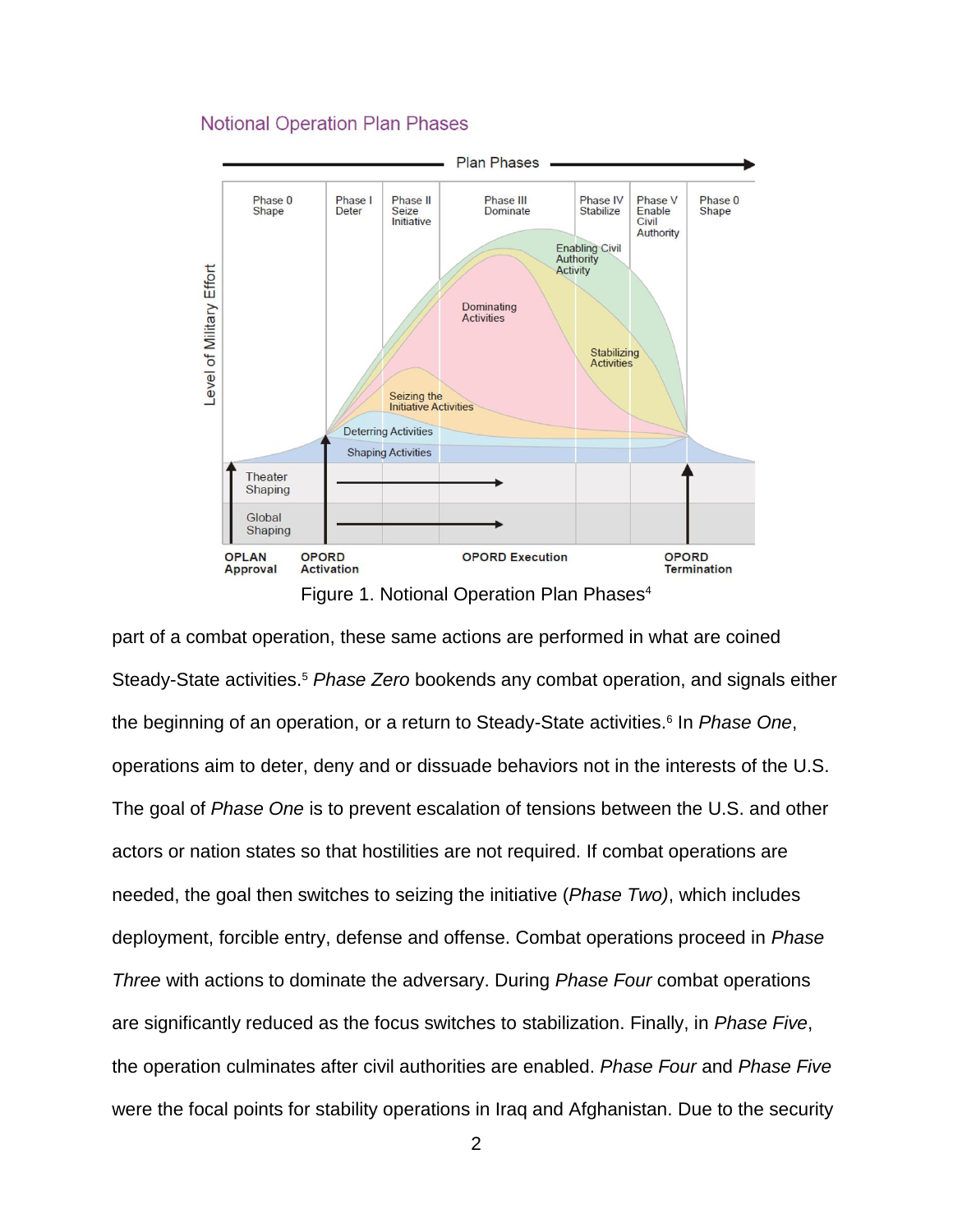environment, it is questionable whether a post-combat phase was ever achieved. While

*Phase Four* and *Phase Five* are commonly referred to as the major stability phases,

stability operations run the gamut of phases, depicted in Figure 1 as either shaping,

enabling of civil authorities or stabilizing activities. Specifically for Iraq and Afghanistan,

the U.S. and Coalition made extensive efforts to stabilize, with an emphasis on

reconstruction. Reconstruction is time and cost intensive, and can be more expensive

than combat operations.

While recent research on stability operations has focused on combat operations conducted in Iraq and Afghanistan, stability operations extend far beyond the phases of an operation, to include:

"…a wide range of stability tasks performed under the umbrella of various operational environments---to support a partner nation during peacetime military engagement, after a natural or man-made disaster as part of a humanitarian-based limited intervention, during peace operations to enforce international peace agreements, to support a legitimate host-nation government during irregular warfare, during major combat operations to establish conditions that facilitate post-conflict activities, and in a post-conflict environment following the general cessation of organized hostilities."<sup>7</sup>

Although the range of stability operations is vast, they can be collapsed into several major lines of operation, with each tied to specific objectives and desired outcomes as depicted in Figure 2. The lines of operation are tailored to the venture and resources allocated depending on the degree of instability and on the gap existing between present conditions and desired outcomes. Unstable security environments make it difficult to ensure progress when conducting these lines of operation. Because stability operations are dominated by support forces typically not concerned with combat roles (i.e. Civil Affairs and civilian agencies like DOS and USAID), an unstable security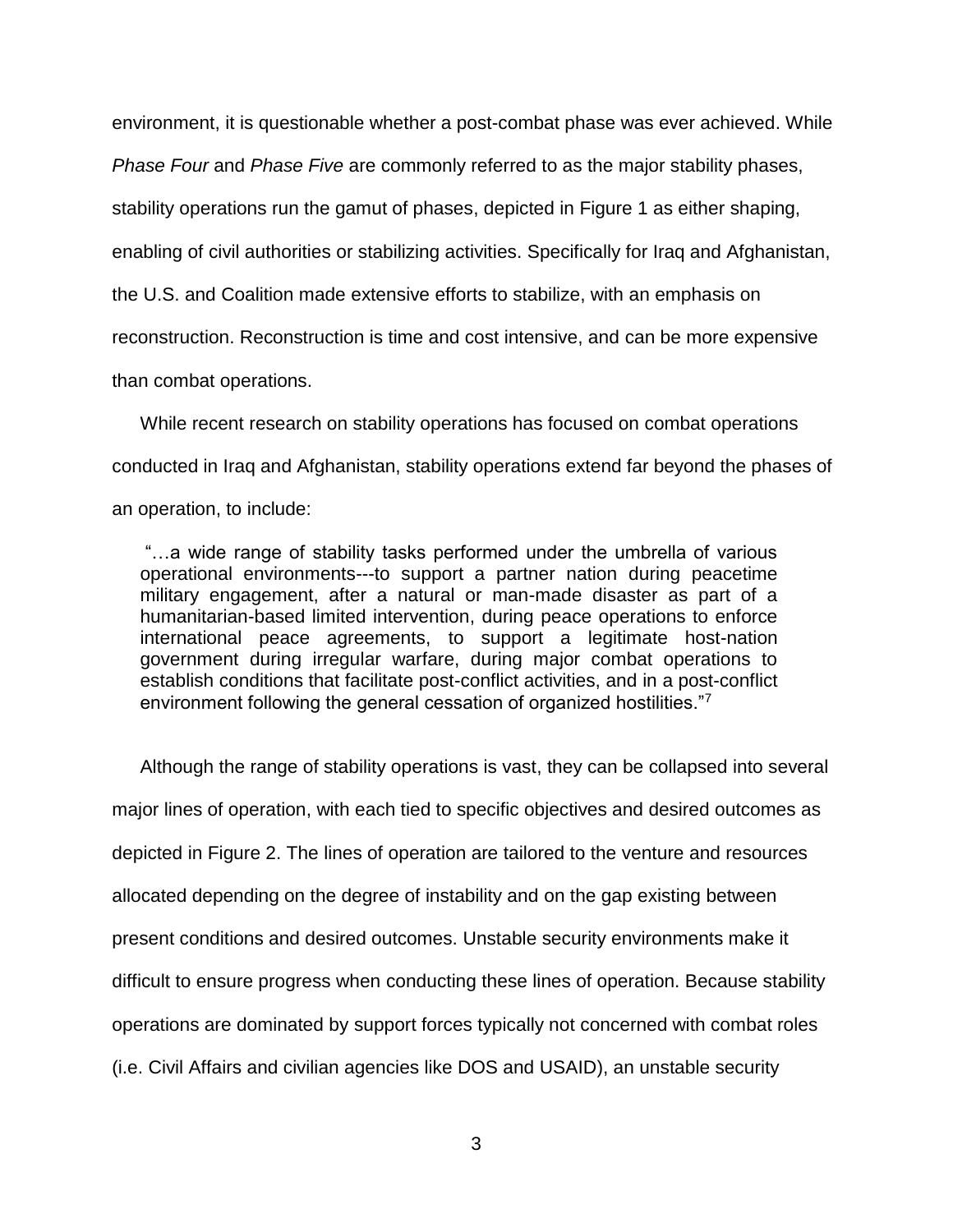environment can frustrate and retard reconstruction efforts. This was the case during operations in Iraq and Afghanistan, where security was only maintained through the persistent presence of U.S., coalition or host nation forces. As the Special Investigator for Iraq Reconstruction (SIGIR) and the Special Investigator for Afghanistan Reconstruction (SIGAR) noted, unless the security environment can be ensured, stability operations will continue to be challenged.<sup>8</sup>

The SIGIR and SIGAR produced the two largest reviews to date of our recent stability operations, and catalog the problems faced during the 14 years the U.S.



### **Operational Approach-Example**

Figure 2. An Example of an Operational Approach<sup>9</sup>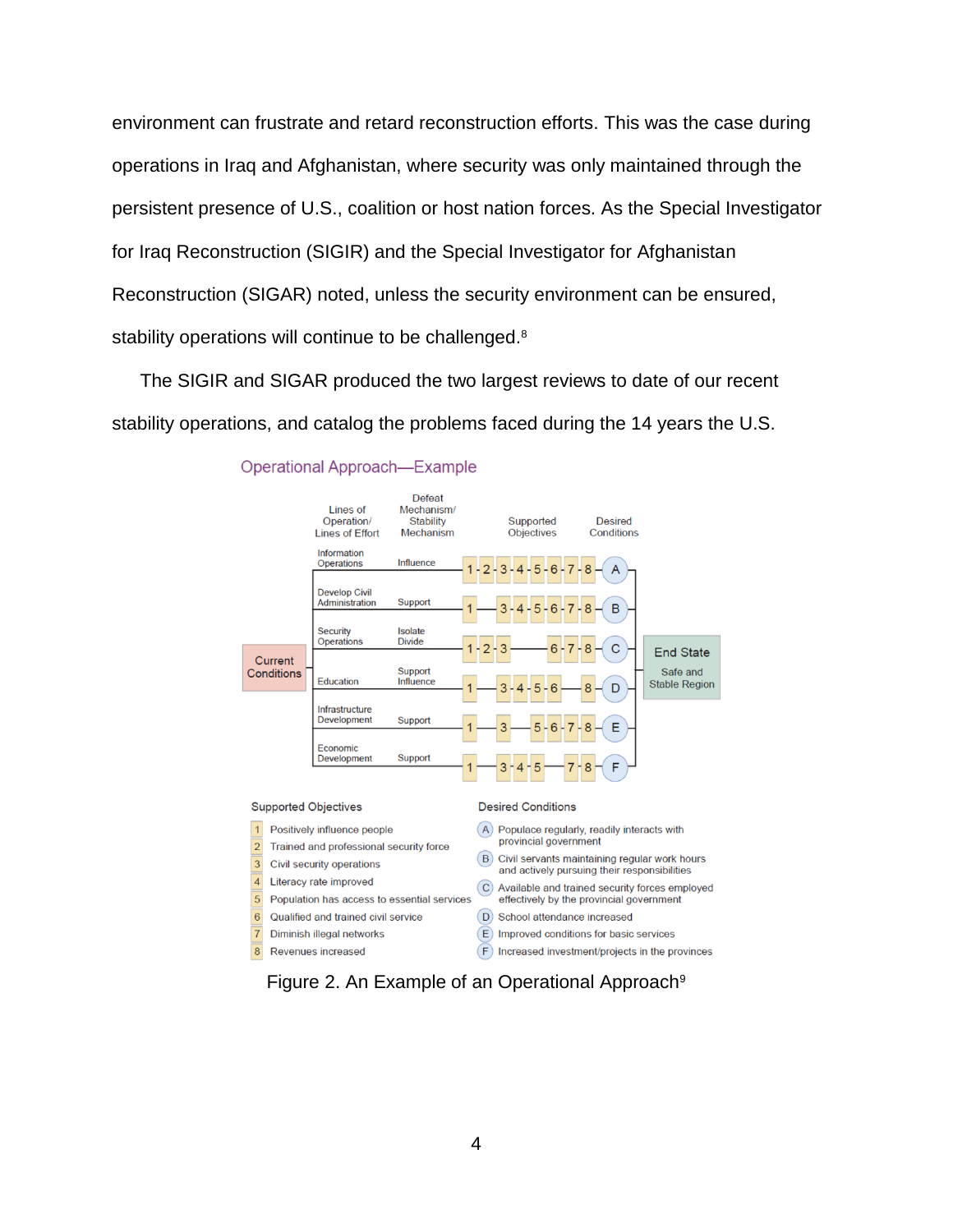conducted operations in Operation Iraqi Freedom (OIF) and Operation Enduring Freedom Afghanistan (OEF-A). These two compendiums, as well as personal experiences during recent stability operations, are used to highlight challenges facing stability operations. These challenges are grouped into six areas, policy, leadership, force structure, assessment, joint coalition efforts and resource scarcity. Taken in total, they represent significant hurdles for future stability operations.

### **Challenges**

In the last fourteen years, the United States has conducted stability operations unparalleled since the reconstruction following World War II. In terms of scope, the cost of operations during OIF and OEF-A far surpassed that of the Marshall Plan.<sup>10</sup> Both operations taxed the capabilities of the U.S. and its allies. Due, in part, to the length, complexity and cost of these operations, the U.S. Department of Defense's (DOD) 2014 Quadrennial Defense Review (QDR) asserted that "…our forces will no longer be sized to conduct large-scale prolonged stability operations..."<sup>11</sup> Whether this policy initiative will remain in place should we face another large stability effort remains to be seen.

In the 2014 QDR, policy-makers did not provide definitions to specify what is considered a "large-scale operation", nor the exact amount of time needed for an operation to be considered "prolonged". This is not surprising given that policy-makers prefer some wiggle room, but it violates the concrete lines of distinction so coveted by military planners. Yet without clear guidance, there will be confusion caused by the incongruence of the requirement that the DOD must have the capabilities to conduct stability operations across all phases within a policy that we will only undertake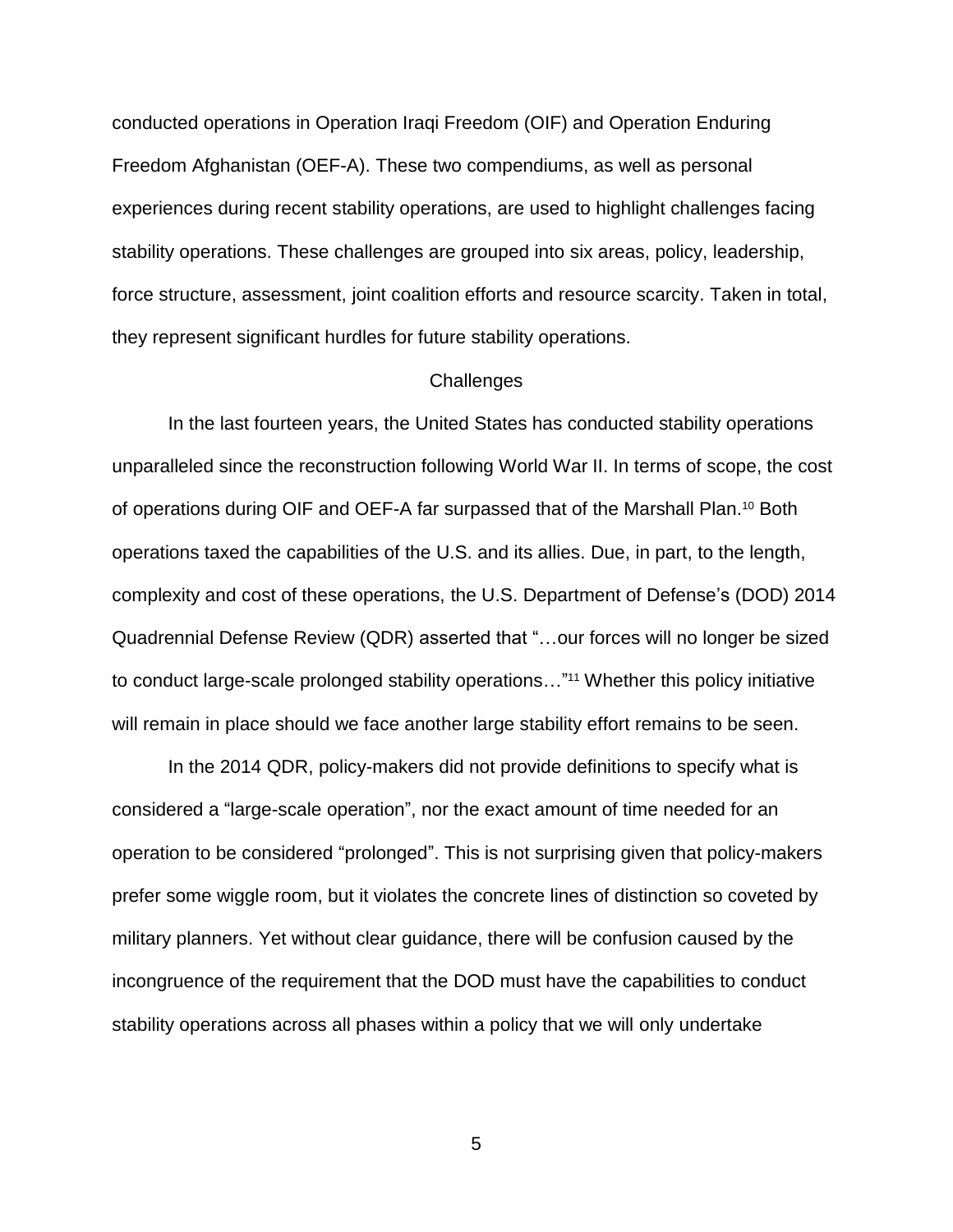operations (particularly during *Phase Four*) of a certain size and for an unspecified period of time.

While it is natural for the U.S. to be reluctant to undertake large-scale enduring stability operations given the experiences from 2002-2016, the U.S.'s current stance ignores the world we live in. Natural disasters can and will involve stability operations. In cases like the earthquake in Haiti, these can be large, long-term and extend in scope beyond a humanitarian response. Similarly, should a country's government implode, the resulting chaos could be unacceptable to the U.S. and the world community.<sup>12</sup> In this light, it would be better to emphasize that we, together with our allies and partners, will share the planning and financial burden of future stability operations.<sup>13</sup> This recognizes the liberal view of nation states and the interdependencies we have in times of crisis.<sup>14</sup>

As a potential solution, given the current reluctance to become involved in additional combat operations using ground forces, current policy should continue to emphasize steady-state or *Phase Zero* operations as a preventative means to head off larger and longer-term involvement.<sup>15</sup> This would allow us to focus efforts to ameliorate the need for additional commitments. At the very least, it would behoove the U.S. to identify the potential costs of *Phase Four* operations so policy makers can factor them into their deliberations before the use of force is recommended. Although calculating these costs is difficult in advance of a potential combat operation, any estimated dollar amount would be superior to hoping stability operations wouldn't be necessary. Lastly, the U.S. can work with its allies to build their stability operations capabilities, to include both civilian and military capacities. The U.S. relationship with the East African Union is an example of working with and through a Coalition to enable security and stability in a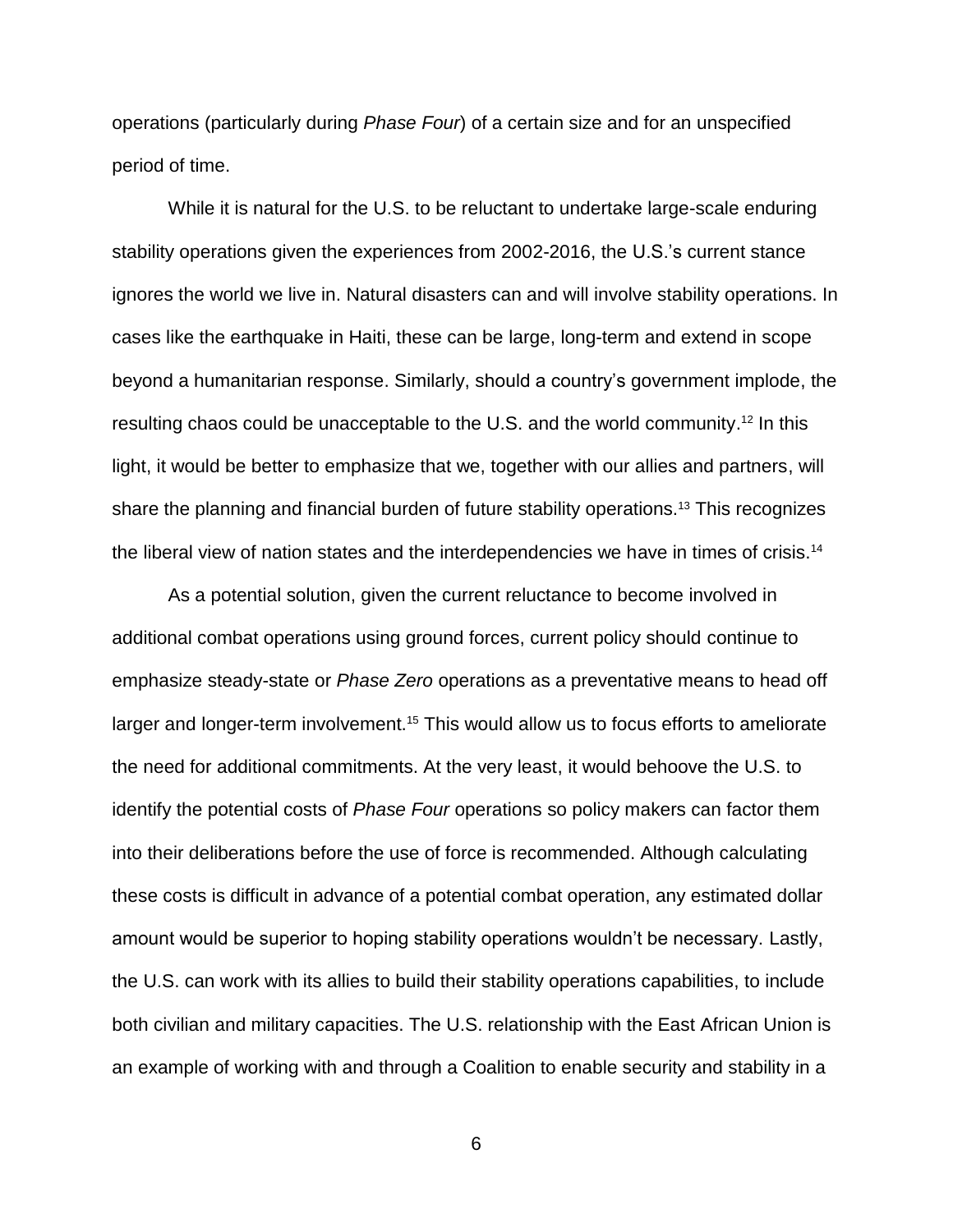region.<sup>16</sup> Concomitantly, the U.S. should continue to work through the United Nations to bolster its humanitarian and disaster response capabilities as a means to further reduce any reliance on the U.S. as a primary provider of assistance.

### Leadership

Irrespective of our intentions to not delve into "large-scale prolonged" stability operations, the requirements to conduct such operations still exist. Stability operations are mandated by the DOD as a key military mission<sup>17</sup>. Guidance for who is responsible for the conduct of stability operations is specified in the same DODI. It asserts that stability operations are the purview of the DOS, with DOD agencies and subordinate commands as enactors.<sup>18</sup> This guidance was revised in 2007 due to the realization that the DOS had limited means to be the lead agency during the reconstruction of Iraq and Afghanistan. Although technically the lead in stability operations, the DOS does not have the manning nor security assets and training to conduct stability operations of any significant size, nor does it have the personnel to coordinate large humanitarian assistance requirements.<sup>19</sup> Instead, the DOS works with and through the interagency to leverage capabilities and coordinate efforts. This fact is borne out by simply looking at the numbers. Edward Marks wrote that "With approximately a \$600 billion defense budget plus war costs compared to a significantly less than a \$50 billion diplomatic and foreign aid budget<sup>20</sup>, we are dramatically under-resourced on the non-military side of the equation".<sup>21</sup>

Unfortunately for U.S. stability operations efforts, misconceptions about the capabilities of DOS staffing challenge our overseas efforts. An example will bear this out. In 2013, the drawdown of forces in Afghanistan resulted in closure of many of the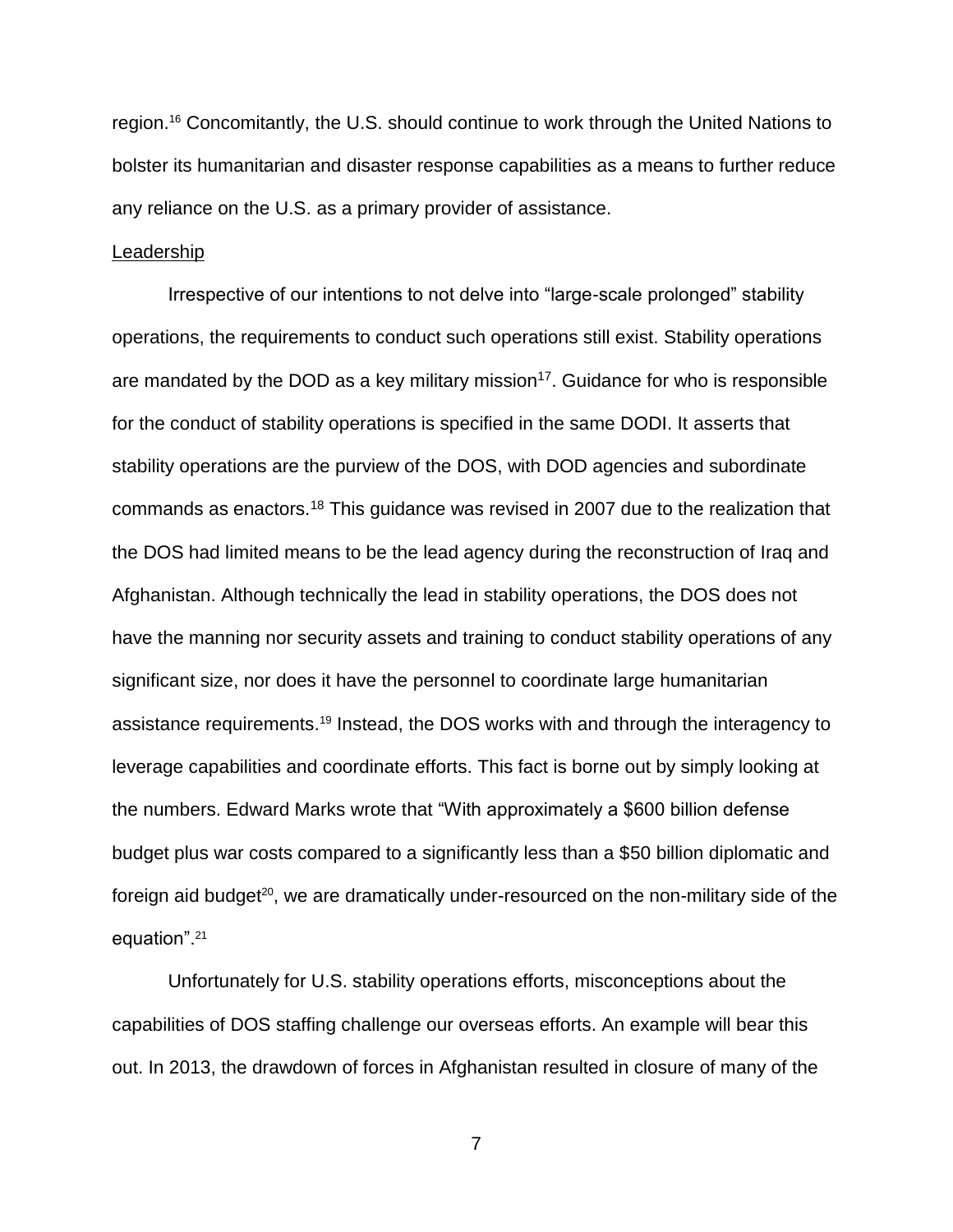Provincial Reconstruction Teams (PRT). At the operational headquarters in Afghanistan, the International Stabilization Assistance Force Joint Command (IJC) relied on the PRTs for the status of efforts in the provinces. When the issue of our loss of "eyes" in the provinces was reported to IJC in Kabul, the assumption was made that DOS personnel would remain after the PRT closed. It was then discovered that DOS personnel were departing the theater as soon as the PRTs closed. The reason was simple. There were only a few DOS personnel at each PRT and they relied on the PRT for sustainment and security.

Given current and anticipated fiscal climates, it is unlikely that the DOS will receive additional personnel to assist in future stability operations. One possible solution to fill the void during spikes in personnel requirements is to use a response force. The Civilian Response Corps is a partnership of nine federal agencies providing deployable expertise in international conflict prevention and stabilization. Created by Congress in 2008, it was utilized in Afghanistan, South Sudan, and the Kyrgyz Republic. The CRC includes personnel detailed from the Interagency. Unfortunately, the CRC has not received the funding to provide the force envisioned.<sup>22</sup> Without a ready-reserve of qualified personnel, the DOS will continue to "flex" limited personnel from more stable areas to less stable ones.

One way the DOS could expand its influence to fulfill its role is having it work more closely with the U.S. military. The DOS could participate in Capstone exercises with military forces such as those at the Joint Readiness Training Center and the National Training Center. By participating in these exercises with rotational military units, the U.S. could improve working relationships between the lead agency and the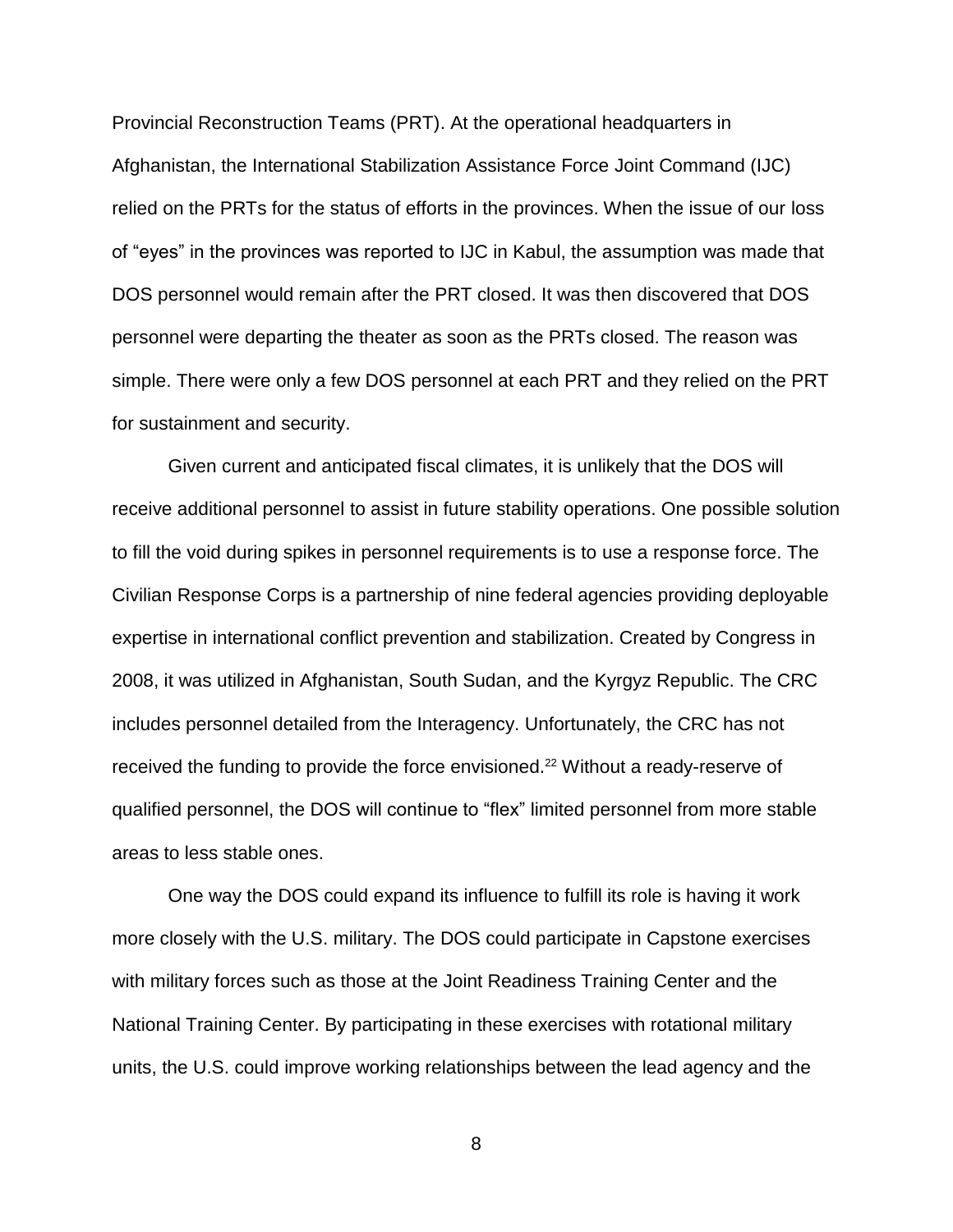military enablers of stability operations. The resulting synergy between DOS and DOD interaction would enhance the reach and effectiveness of DOS efforts. At present, role players fulfill the roles of state department personnel at Capstone exercises. This simulates interactions between the DOS and DOD, but is less than optimal.

Additionally, members from the interagency should participate with DOD units in large training venues to improve crosstalk and to build relationships. The United States Agency for International Development (USAID) has a cooperation policy for working with DOD personnel.<sup>23</sup> The rest of the interagency could adopt similar plans to work with the DOD. Furthermore, the DOD should have both policies for working with the interagency and training plans to involve them in stability operations planning. Finally, the Civil Affairs (CA) community should consider building liaisons with the DOS at the Civil Affairs Command level.<sup>24</sup> This would build working relationships and reach-back capabilities for CA forces once in country. Recent efforts by the CA community to embed planning teams at the GCCs are notable, but similar outreach with the interagency would foster relationships that would pay off in times of need.

### Force Structure

The 2014 Quadrennial Defense Review specified that "although our forces will no longer be sized to conduct large-scale prolonged stability operations, we will preserve the expertise gained during the past ten years of counterinsurgency and stability operations in Iraq and Afghanistan. We will also protect the ability to regenerate capabilities that might be needed to meet future demands." <sup>25</sup> While the ideals of this statement are lofty, it does not mesh with reality. We have captured the lessons learned from stability operations in Iraq and Afghanistan, but the only way to preserve the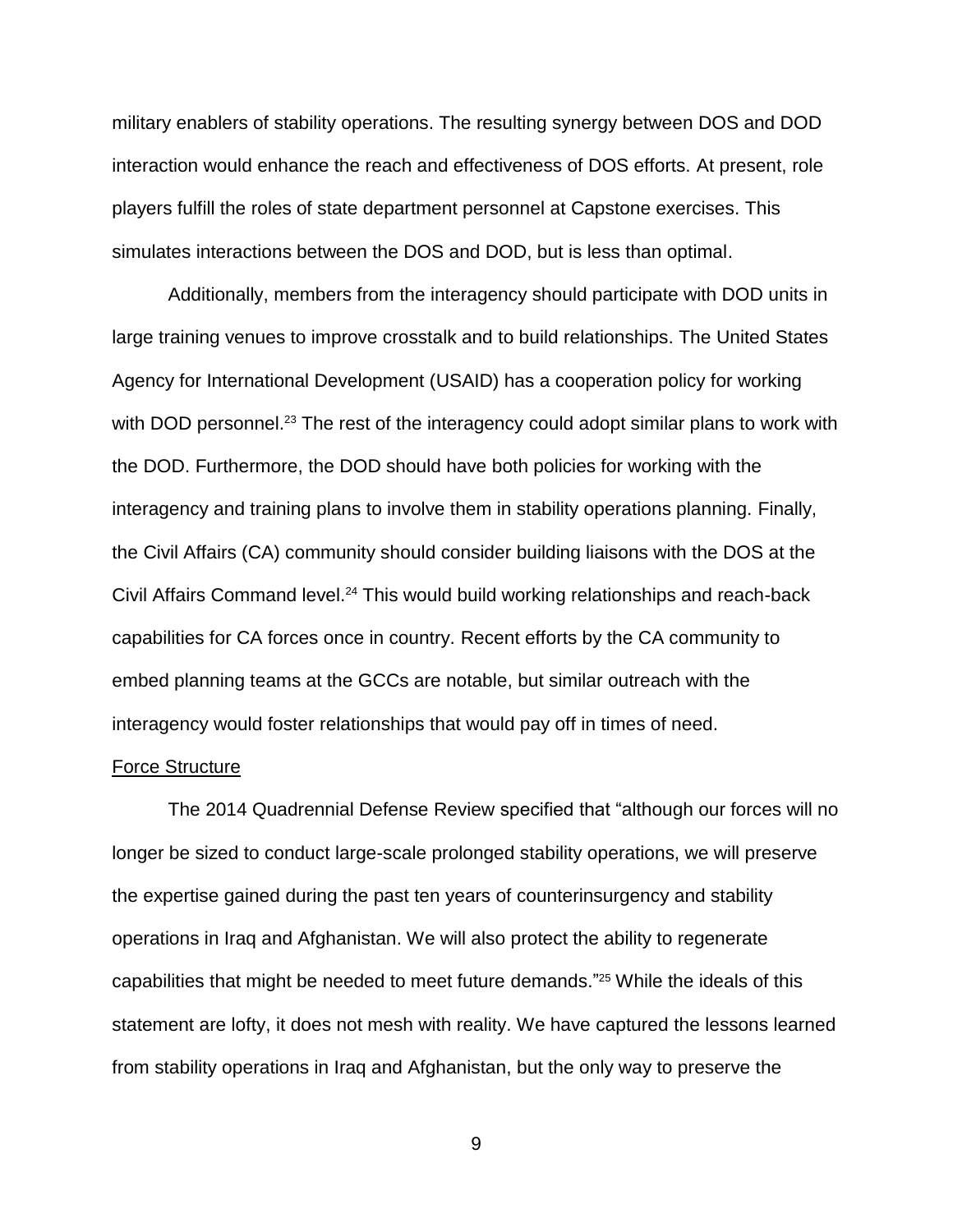expertise is with appropriate force structure and training, both of which are feeling the pressures of cuts to both budgets and force structure. 26

Although it takes a wide range of enablers to conduct stability operations across the lines of operation, the specialty of U.S. Army CA is in the vanguard for coordinating and overseeing DOD efforts. As the wars in Iraq and Afghanistan revealed, the U.S.'s CA forces were incapable of meeting the demands dealt by successive rotations. In terms of force generation capabilities, battle rosters were only filled over the course of OIF and OEF-A due to the significant use of accelerated CA courses to train Civil Affairs soldiers.<sup>27</sup> The Army and its sister-services were scoured for personnel to go through short Civil Affairs mobilization-specific courses to anoint them as CA operators. These forces were then battle-rostered, used for deployment and then returned to their service to resume their careers outside of CA. This stopgap measure to create bodies met with some success, but such forces were often not of the same quality as CA operators with years of experience, and it did nothing to build long-term force structure.

Due to the shortfall of CA soldiers, the U.S. Army's single Special Operations Forces (SOF) CA battalion was expanded to a brigade-sized element during the course of OIF and OEF-A. Additionally, an active-duty conventionally oriented CA brigade was planned and stood up, but it was never fully fielded. Several additional reserve CA battalions were also added to the force structure during OIF and OEF-A, but most of these came online too late to help in the wars in Iraq and Afghanistan.

Unfortunately, the current CA force structure suffers from the same manning challenges that has plagued the Unites States Army Civil Affairs and Psychological Operations Command (USACAPOC) since 2002; namely, a critical shortage of officers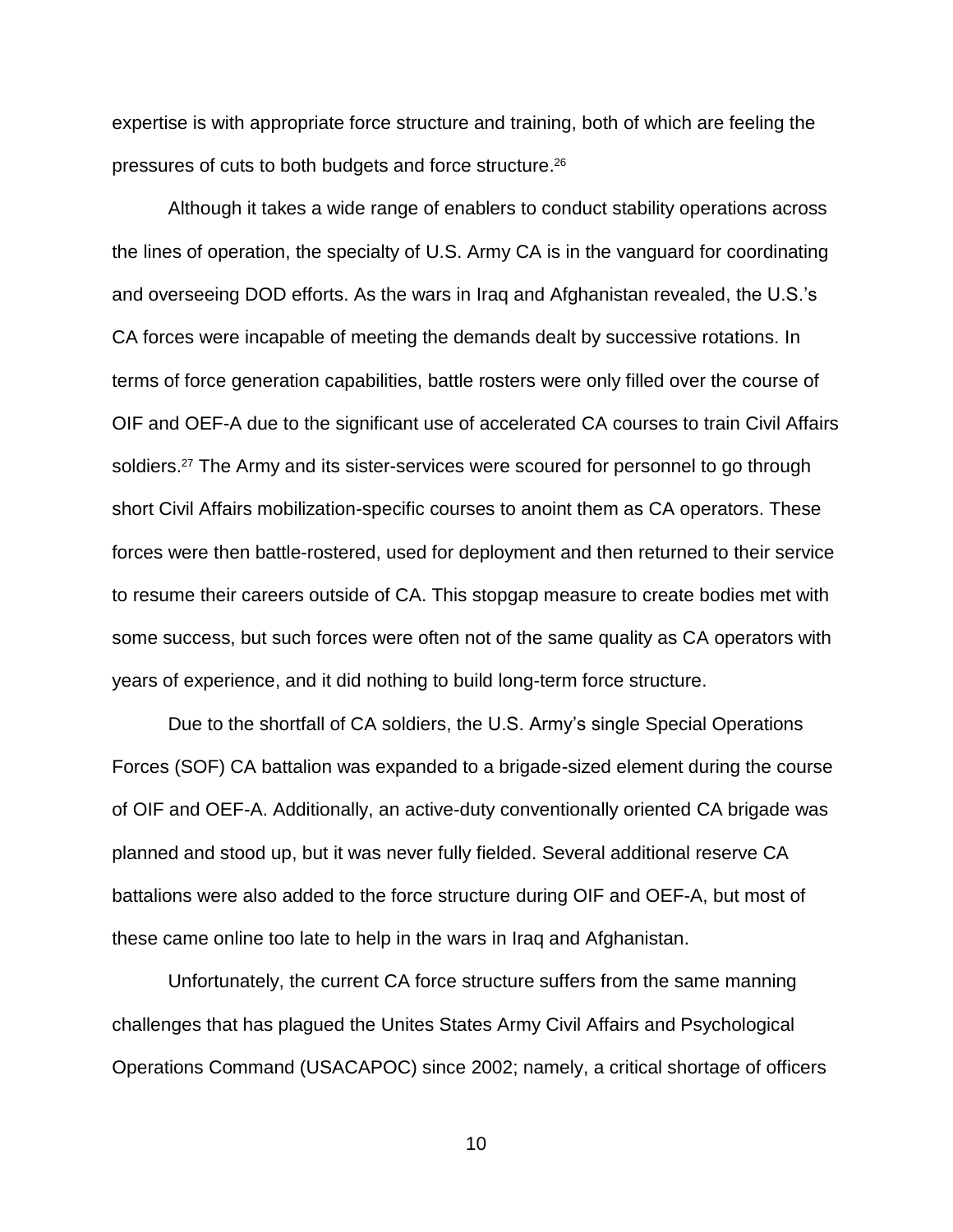and subject-matter experts.<sup>28</sup> The pipeline to create additional qualified CA officers remains too narrow to offer any resolution, and any enduring requirement above a brigade-sized CA force would again require mobilization-type qualification courses.<sup>29</sup> One of the tenets of the Special Operations Command (SOC) is that you cannot quickly generate Special Operations Forces. It takes years to train and field an effective Special Operator. While most of the CA forces no longer reside in the SOC, the required skillsets are just as difficult to generate.

Partially as a result of the QDR mandate that we will no longer perform large long-term stability operations, the U.S. Army Structure (ARSTRUC) directive 18-22 deletes two battalions from the reserve CA force by fiscal year 2018. <sup>30</sup> Additionally, each of the remaining 30 battalions will lose a Company. This will cut some of the "slack" existing in many battalions, and eliminate several battalions with chronic manning shortfalls, but it will not correct the problem of vacancies for qualified officers and non-commissioned officers. Reserve CA is not the only force to be impacted by the ARSTRUC. The active army non-SOF CA brigade is being scaled back to one battalion due to less need for steady-state stability operation rotations.

USACAPOC either needs to find a way of increasing the rate at which officers and NCOs become qualified in the CA branch, or it should consider changing the Military Table of Organization and Equipment to accommodate different rank structures.<sup>31</sup> At present it is a challenged Command incapable of building capacity, and it has too many vacancies at critical positions in the force. <sup>32</sup> In 2015, an initiative was begun to create a new military occupational skill – the 38G. The 38G focuses on the shortage of functional experts, and will partially fill the many vacant slots at CA brigades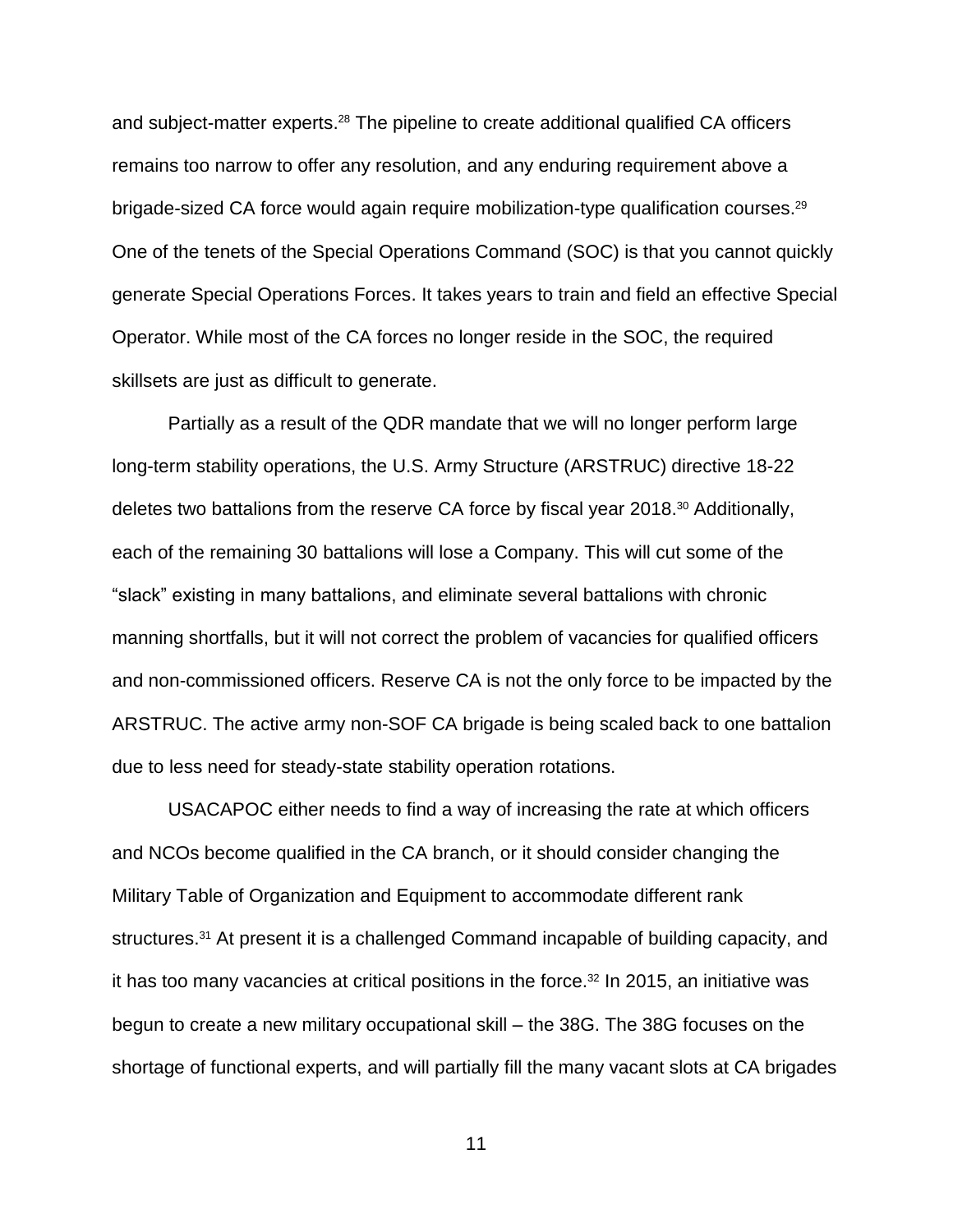and Commands. While some 38Gs are being added to the mix, recruiting was expanded from the already-qualified 38A, thus cannibalizing qualified officers. Moreover, the requirements to receive a 38G are only slightly less daunting than passing the CA qualification course. The solution here would be to reduce the hurdles placed on civilians in joining the ranks of 38G CA officers, and incentivizing the program. Expertise exists in the civilian realm but, to date, USACAPOC has not been energized sufficiently to capture it.

In addition to U.S. Army CA, there are limited sister-service CA capabilities. The U.S. Marine Corps CA consists of over 900 active and reserve Marines, the Marine Civil Affairs Groups (CAG) support Marine units during deployments. Unfortunately, they too face manning challenges, with 80 percent of the CAGs being made up by reservists.<sup>33</sup>

One way to bridge the gap in addressing future stability operation forces needs is to work with allies and the North Atlantic Treaty Organization's (NATO) Civil Military Information Center (CIMIC) to build partner capacity to assist in stability operations. Because coalition efforts often involve nation caveats, it is important for partner nations to have their own civil-military trained personnel. <sup>34</sup> One issue related to this came up during OIF. United Nations and other coalition civil-military subject matter experts (SMEs) could not enter during hostilities unless U.S. forces transported and provided security for them. Because Iraq was always considered a combat zone, these SMEs could not be utilized.

### **Assessment**

The U.S. and its NATO allies have been involved in Afghanistan since 2002. While the U.S. contingent has shrunk to below 10,000 troops, there is no apparent end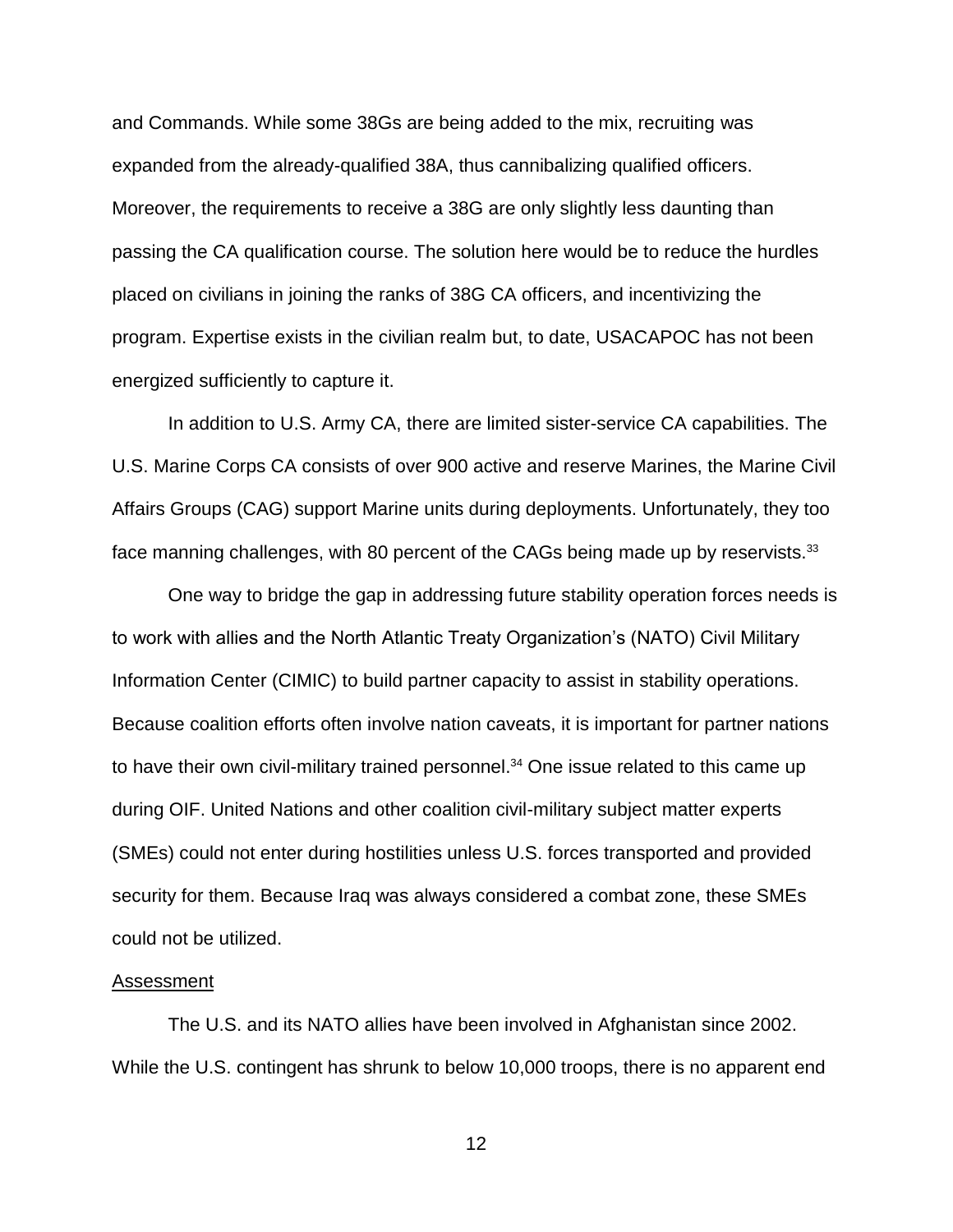to our presence in that country. Although stability operations have achieved some modicum of success, and enhanced the capability of the Afghan forces to provide for their own security, Afghan National Defense and Security Forces (ANDSF) are still too small to provide coverage for the entire country, and recent signals from that area of operations are not promising.<sup>35</sup> Furthermore, ANDSF forces that have been created are sustained by donor nations. As the U.S. Army General John Campbell found, "I remain concerned about the long-term viability of the ANDSF. Succinctly, Afghanistan cannot afford its security forces – particularly at their present size. Yet their current numbers are needed to contend with the scale of the threat."<sup>36</sup> As a primary line of operation in stability operations, security assistance sets the stage for the other lines of operation. Security assistance is like the rest of stability operations in that results are often slow to materialize. As MG Semonite stated "No one can argue with 'the nay-sayer' that feels progress should be faster, but we need to reinforce those with a long-term vision, to champion those who know that successes come with challenges and to embrace those with strategic patience to support steady progress."<sup>37</sup> One of the lessons-learned in Afghanistan is that there was no specified time required for stability operations to achieve success and that mandating deadlines can create a reality gap between the way we want it to be and the actual conditions.<sup>38</sup> Unfortunately, that realization does not always meet the expectations of Commanders. A case in point will illustrate this.

In 2013, LTG Milley (since promoted to Army Chief of Staff) assumed Command of IJC from LTG Terry. LTG Terry was comfortable with the progress of stability operations and reporting by the stability operations division was tailored to meet the level of clarity he expected. The quarterly reporting system to inform him of the progress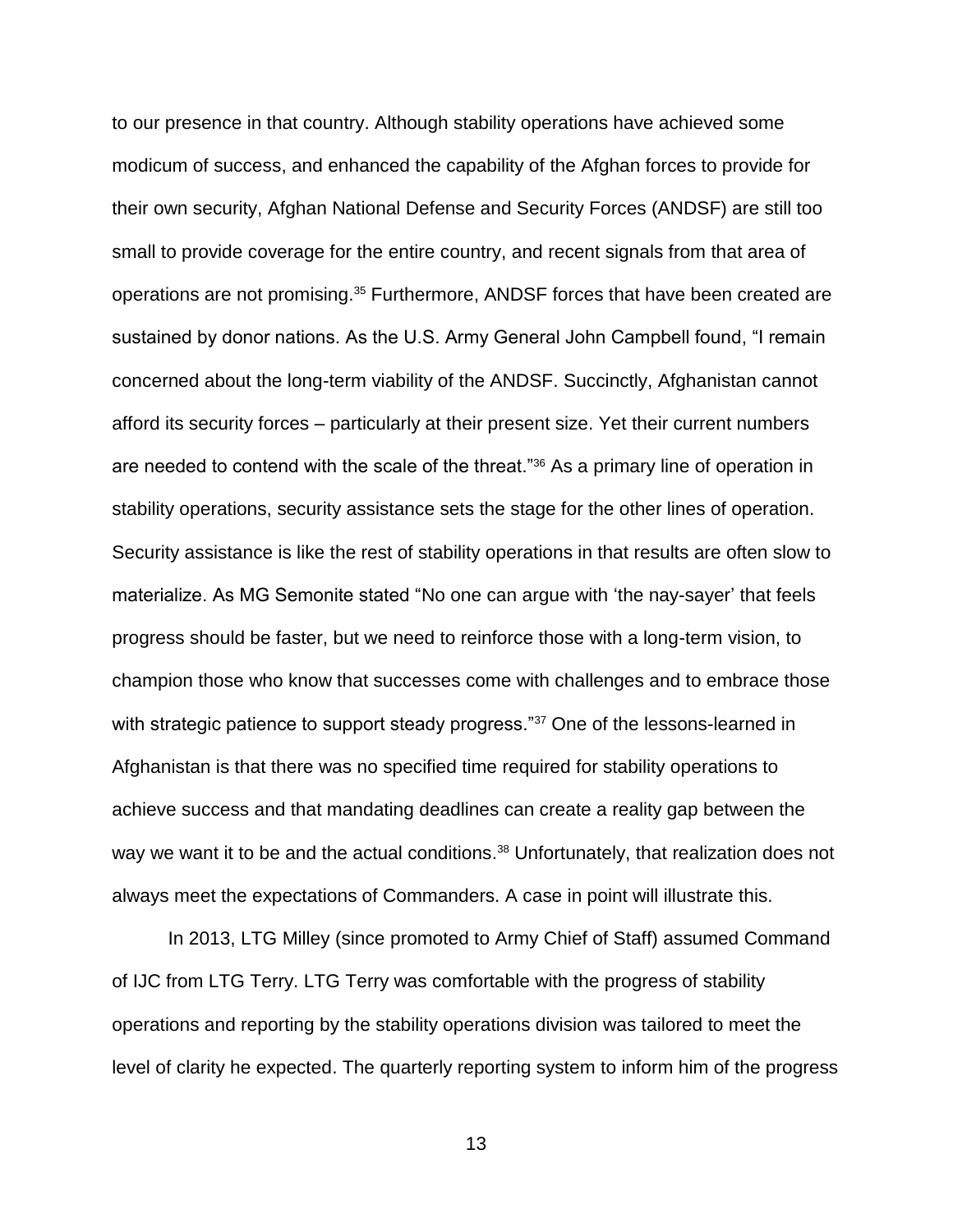across the four lines of operation (governance, rule of law, strategic infrastructure and provincial reconstruction teams) was well established and linked to what subordinate commands were reporting. Unfortunately, once LTG Milley assumed command it quickly became evident that the stability operations division was not able to provide the clarity in progress across the lines of operation that he expected. While staffs began fingerpointing and planners shifted gears to try to gather the metrics that LTG Milley wanted, dissatisfaction with the stability operations division at IJC grew. Before long, the SES2 (Major General equivalent civil-service representative) heading the stability operations division was sent home, the division was down-graded to an O-6 Colonel billet, and stability operations were henceforth marginalized at IJC. The lesson-learned was that without expectation management and support from the operational maneuver commander, stability operations could not reach fruition. At the same time, stability operations must be able to articulate how they define and measure the rate of progress.

A problem in assessing our recent experiences with stability operations is our perspective. One cannot discuss recent stability efforts in Iraq and Afghanistan without comparing them to the Marshall Plan after World War II. Irrespective of differences in historical context, geography, demographics and economics, the tendency is to use the Marshall plan as a lens through which we view modern stability operations.<sup>39</sup> Using that comparison, Iraq and Afghanistan fall far short of the success achieved in Europe or Japan. Nevertheless, analogies as mental models are as tempting as they are inappropriate for comparison purposes.<sup>40</sup>

In LTG (ret) Dan Bolger's book *Why We Lost*, he attributes a lack of proper information given by the Generals to policy-makers as a cause of problems faced in Iraq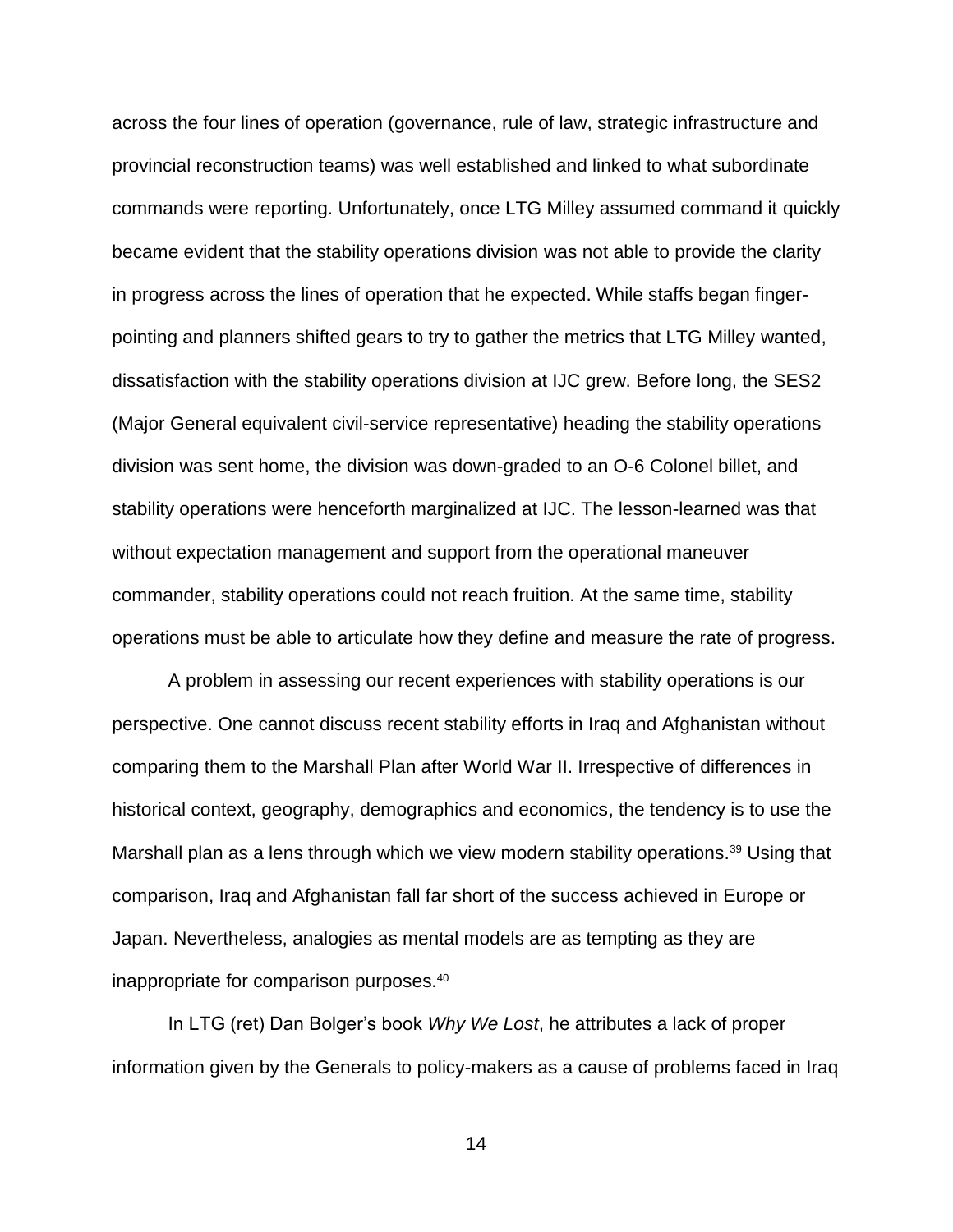and Afghanistan.<sup>41</sup> According to Bolger, it is the duty of senior military officers to offer sage counsel to policy makers. In this regard, if policy-makers had known the extent and time required to conduct stability operations in Iraq and Afghanistan they would have supposedly made different decisions. While hindsight is illuminating, it is a leap of faith to assume different decisions would have been made. Ironically, advice was given to the Bush administration of the possible long-term commitments required in Iraq and Afghanistan.<sup>42</sup> But for every naysayer to the merits of a policy decision there are proponents with a can-do attitude. What we can surmise is that we will carefully consider the long-term ramifications of decisions to conduct combat operations for the foreseeable future. Just as our successes and failures in Vietnam affected policy decisions in the Gulf War, it is likely that the length and cost of the wars in Iraq and Afghanistan will impact the willingness to commit forces to other hotspots.

There were also inconsistencies and gaps in how stability operations were assessed in Iraq and Afghanistan. Part of the problem was the nature of stability operations, which covers a range of lines of operation, efforts towards which often take years to effect. Moreover, in both Iraq and Afghanistan there was no model for what "right" looked like. Both countries faced challenges in the rule of law, governance and infrastructure development before U.S. and Coalition forces began operations. In order to fill the void in assessing stability operations the Peacekeeping and Stability Operations Institute (PKSOI) developed Measuring Progress in Conflict Environments (MPICE).<sup>43</sup> Unfortunately, it was developed in 2010 shortly after their Guiding Principles for Stabilization and Reconstruction was published, and as a result was of limited utility in recent stability operation efforts.<sup>44</sup> Additionally, while PKSOI is the joint proponent for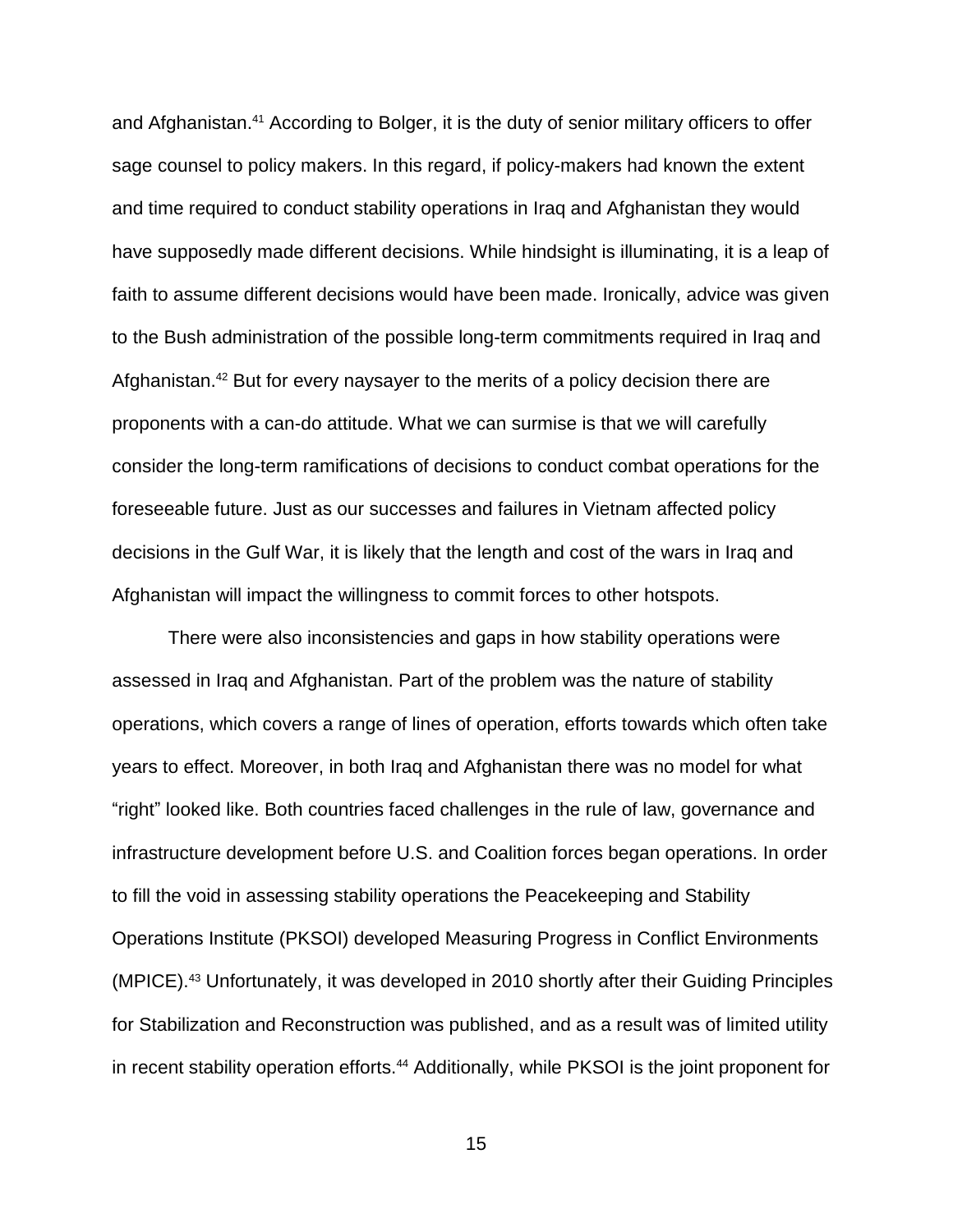stability operations in the DOD, it does not have the whole of government lead in stability operations, and as such efforts to measure progress at the DOD level might not mesh with USAID and DOS vision.

Both the DOS and USAID have conflict assessment frameworks. Unfortunately, neither identifies specific metrics that warfighters commonly use to track progress. The MPICE is much more specific in this regard, and leans on survey findings to reveal attitudes from the populace concerning governance, the rule of law etc. Regrettably**,** while PKSOI is the Joint Proponent for Peacekeeping and Stability Operations, it does not have the responsibility to train CA operators. That task falls on the John F Kennedy Special Warfare Center and School (USAJFKSWCS), which trains CA and Military Information Support Operations specialists. Furthermore, while CA doctrine includes the concepts of measures of effectiveness (MOE) and measures of performance (MOP), it does not include the taxonomy used in the MPICE. Nor is MPICE included in the development of joint doctrine on stability operations.

In order to coordinate theory and practice, both the CA field manual and the joint manual for stability operations should be updated to include the MPICE framework. Unless CA operators and the larger joint community involved in stability operations have a common structure for measuring progress in stability operations there will continue to be a disconnect between "schoolhouses" such as PKSOI and USJFKSWCS and those implementing stability operations in the field. Additionally, the DOS must take the lead to specify what "right looks like" for the operation. Without guidance on the goal of the efforts, stability operations have no realistic aim point. The goals specified by the DOS should also be socialized among the Interagency. Outside of the Continental U.S., the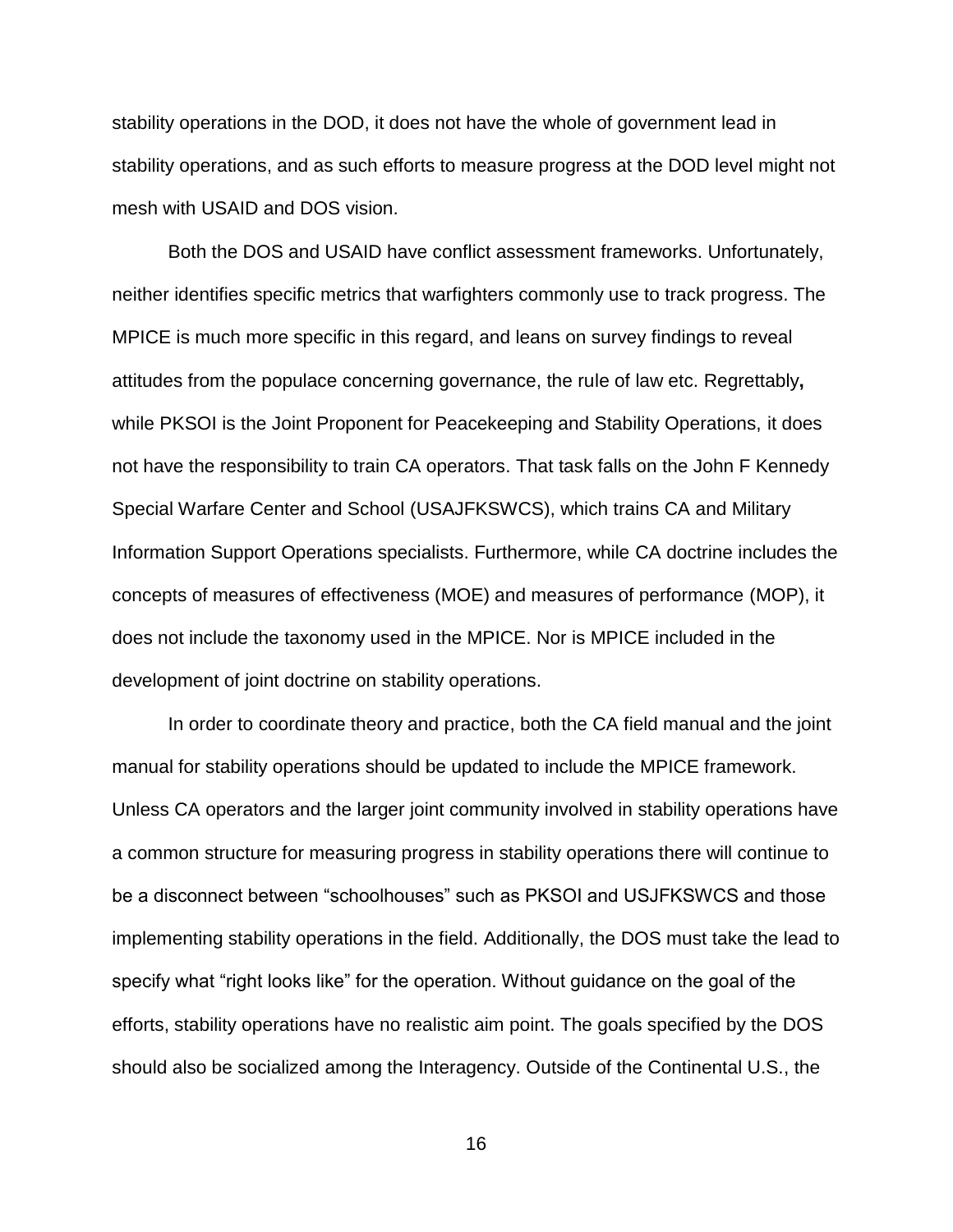USAID is very active to promote our interests, and often takes the lead in coordinating the stability operations. This creates a dilemma for stability operations forces. Because the USAID often has the money to create immediate impact, they sometimes can be viewed as the lead for the operation. Stability Operations forces must be trained to know who the lead is on stability operations. During steady-state activities, this is less problematic because the embassies ensure interagency coordination within each target country.

### Joint Coalition Efforts

Although the U.S. has joint doctrine on the conduct of stability operations, we are likely to be involved with other nations and partners in any future stability operation. Each actor in a stability operation has its own set of interests, policies and guidelines. This is further complicated by the host of non-governmental organizations (NGOs), government organizations (GOs) and independent organizations (IOs) typically participating in a stability operation.

During complex stability operations, the range of actors involved can be daunting. While in Afghanistan at the IJC, a rule of law subject matter expert identified 47 different organizations involved with the rule of law in the theater. There was no single clearinghouse for coordinating rule of law efforts in theater across all actors, nor was there a harmonizing mechanism for synchronizing across the other stability operations lines of operation. CA forces use the Civil Military Operation Center (CMOC) to synchronize activities in a particular area, and NATO stands up Civil Military Information Centers (CIMIC) wherever and whenever appropriate. However, synchronization remains a challenge. In Afghanistan, each Regional Command (RC)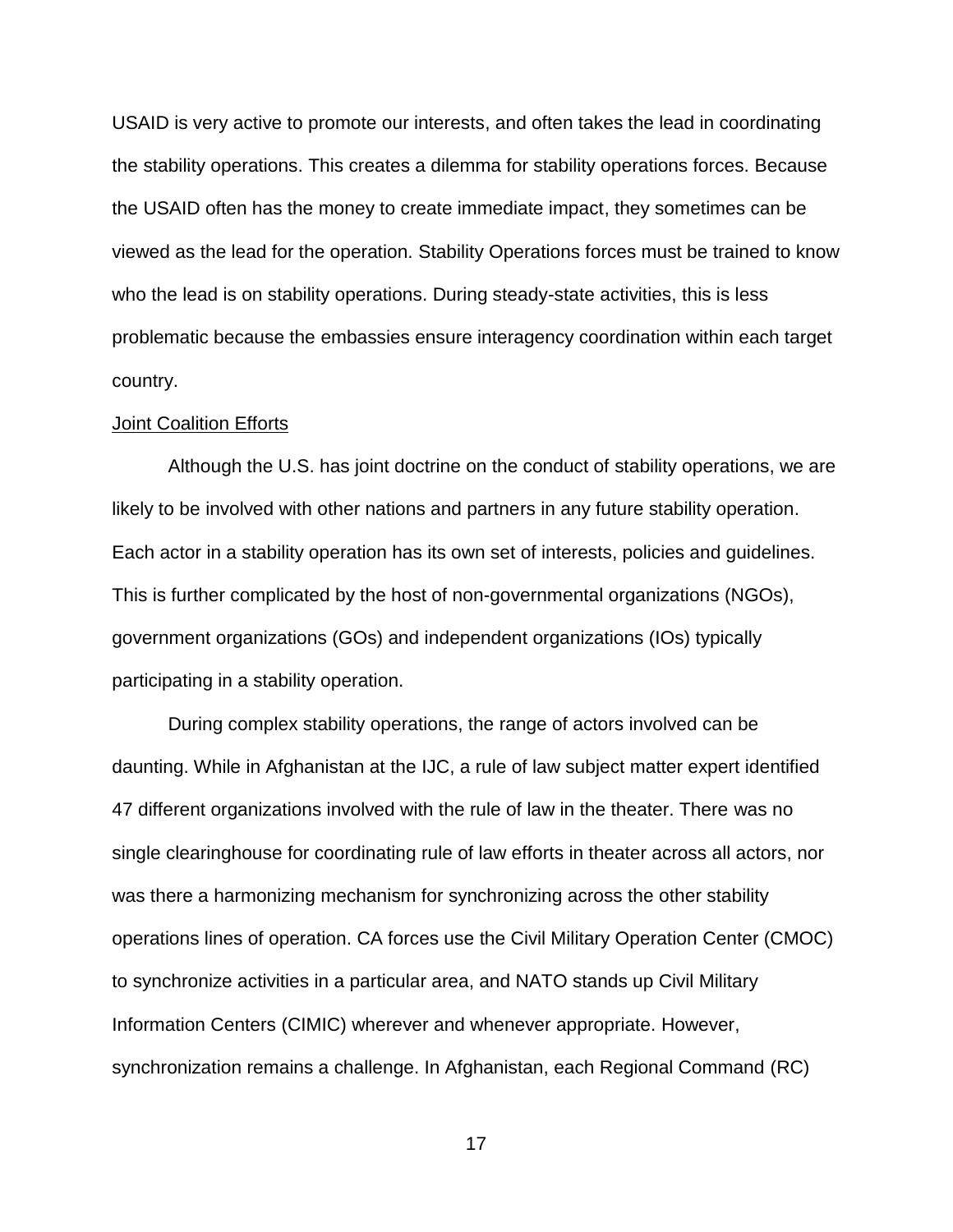would coordinate with the PRTs to determine major efforts and report on activities. In reality, the PRTs were decentralized and conducted operations to suit the needs of the province, based on the national priorities of the PRT's funding source. While it is important to be responsive to local needs, stability operations strategy must be a topdown approach. All too often, operational level RCs merely gathered reports from what transpired at local levels. Although it was essential that ISAF and IJC knew what was going on in each province (in order to assess overall progress), without a directive strategy stability operations devolved into a series of uncoordinated activities.

One way to synchronize activities across disparate partners and levels of command is to create a shared view of stability operations. This can be accomplished by using Civil Information Management (CIM) to create a common operating picture of the environment. CIM is a relational database that can visually depict leaders, organizations, infrastructure and any other civilian-centric information about a given area. It can paint a picture at the strategic level, and offer specifics down to village-level operations. CIM has been used in CA for the last 15 years in SOF CA units to assist with the coordination of efforts. More recently, USACAPOC has begun providing CIM training for tactical units, but work remains to be able to use it as an operational and strategic capability. Nevertheless, it holds the promise of being able to coordinate stability operations at multiple echelons. This would require common software being agreed upon by all parties, and both a civilian and military understanding of what CIM can accomplish. At present, there are multiple software platforms being used, with varying levels of understanding of what CIM entails.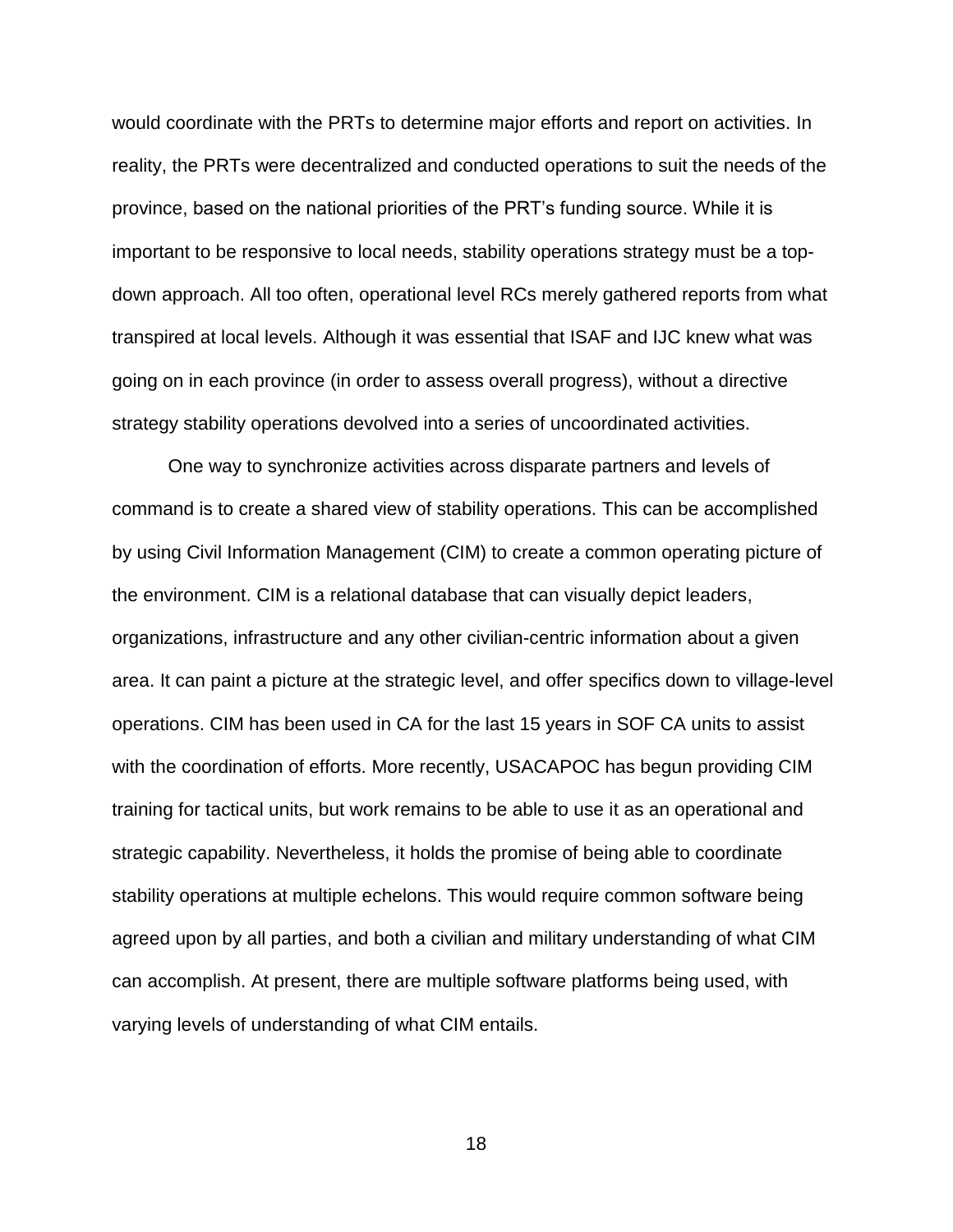Mechanisms should also be established to assign clear lines of demarcation between partners involved in stability operations efforts, such as assigning police training to a specific country, or assigning governance capacity building to identifiable agencies/coalition partners. These lines of demarcation would exist within stability operations lines of operation and would prevent the sort of tasking fratricide present in OIF and OEF-A. A tougher task would be to de-conflict efforts across NGOs, GOs and IOs, each of whom have their own agendas and lines of effort. Again, CA can help in this regard, charting the efforts of the various organizations and finding common ground amongst organizations.

One of the best compendiums written about doctrine for stability operations and interagency coordination emphasizes the need for prior planning before conducting stabilization, security, transition and reconstruction operations.<sup>45</sup> Although that study predates the QDR affirmation that long-term stability operations are no longer in vogue, it is a ready reference for identifying and resolving problems between the DOD and the interagency.

### Resource Scarcity

The U.S.'s policy to eschew long-term stability operations post Iraq and Afghanistan is based on reality and interests. The reality is that the U.S. is mired in escalating debt and saddled with unfunded long-term social program obligations that will create fiscal austerity for the foreseeable future. In 2008 William Durch stated "the next U.S. Administration will face serious questions of resource allocation regarding peace and stability operations."<sup>46</sup> This will be as true for the next U.S. administration as it was for President Obama's administrations.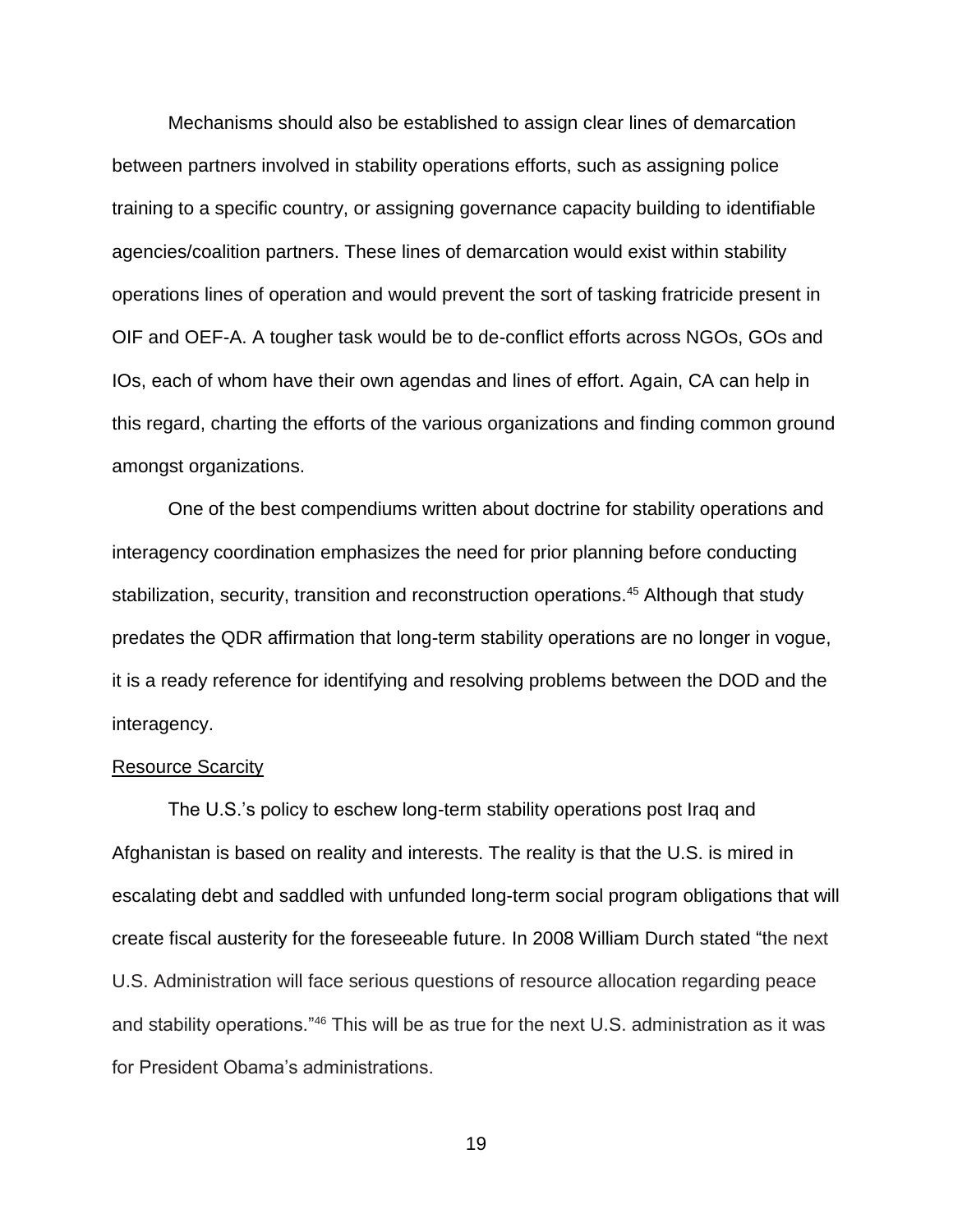Part of the cause of our distain for conducting stability operations is the nature of the wars in Iraq and Afghanistan, both of which bore semblances of as much nation building as stabilizing. Stability operations should not be confused with nation building. As Bullimore states, "The depth and breadth of activities involved during nation-building eclipses the activities of stability operations. Rebuilding states or nation-building is a controversial mission that because of confusion over responsibilities and our commitment to conduct these operations has limited the interagency investments needed to better perform the tasks". <sup>47</sup> Cavaleri wrote about the difficulties in transitioning between combat operations and stability operations.<sup>48</sup> That difficulty is amplified when transitioning between combat operations and reconstruction activities.

From an interest standpoint, the current administration has emphasized "burden sharing" and "shared responsibility" both in strategic documents and in speeches.<sup>49</sup> Resource scarcity is not only a U.S. problem, but an allied problem. Most of our allies are also enduring fiscal constraints. The questions that arise are what stability operations will we commit to and to what degree? Civil affairs missions are increasingly turning to steady state engagement activities consisting of embedded planning teams at the Geographic Combatant Commands (GCC). They are being used to coordinate and facilitate building partner capacity in everything from law enforcement to host nation stability operations capabilities.

The U.S. will, as a matter of necessity, increasingly emphasize diplomacy, recognizing that the "M" (Military) in DIME national elements of power is but one way to create effects. Diplomacy in DIME can also be utilized largely to offset the U.S. inability to throw its economic might around, but its effects are enhanced by the other elements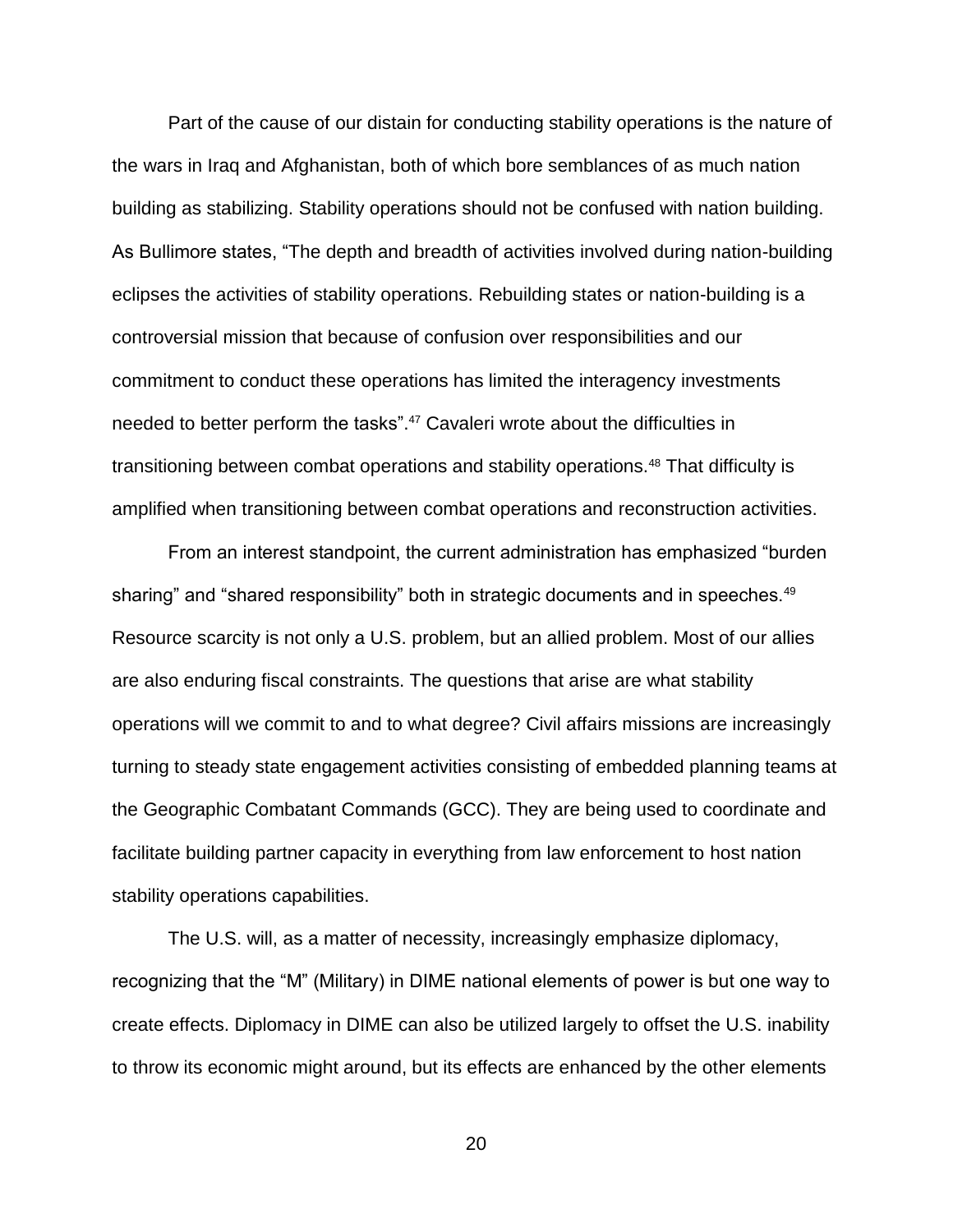of national power.<sup>50</sup> By continuing to use engagement as a means to spread influence, the U.S. can mitigate some of the risk associated with not getting involved in lengthy stability operations or reconstruction efforts. The best way to accomplish this is by continuing to deploy CA teams to amplify the effect of steady state activities. The aforementioned use of planning teams at the GCCs and Functional Commands will also facilitate engagement coordination at the theater level.

# Additional Recommendations

In addition to the above specific recommendations, the U.S. must build the force it can afford, rather than the force it wants. This relates to both interagency staffing and military force structure. The U.S. will have to prioritize. If the NSS says the U.S. must be ready to deal with humanitarian assistance and stability operations, then it needs to have the forces trained to meet those contingencies. If the U.S. plans to continue to use train, advise and assist (TAA) missions as a means to head off or mitigate escalation of conflicts, then this repertoire must be a primary skillset of the force structure, with implications for training priorities. At present, TAA missions are an ancillary requirement for our forces.

Military forces should train as we fight. Most units in the U.S. Army are returning to a garrison mentality. Combat Training Center rotations and other regional exercises with partners must emphasize the Joint, Interagency and Coalition aspect to stability operations that is the norm today. Forces should be exposed to the challenges of coordinating with those wearing different uniforms prior to deployment.

History has taught us that stability operations involve problems that are layered, multi-ethnic and complex. The U.S. Army War College's depiction of the environment as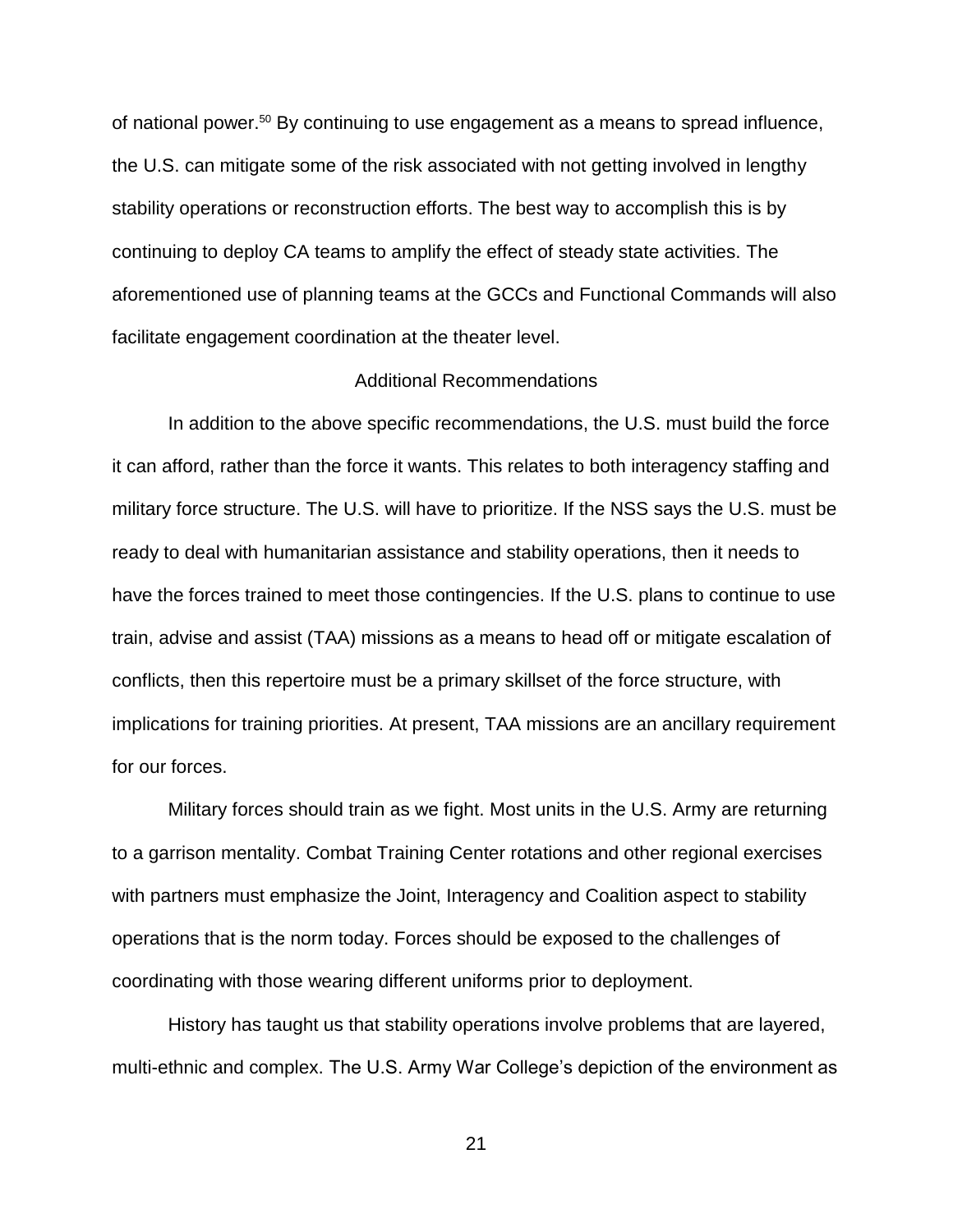being violent, uncertain, complex and ambiguous (VUCA) comes to mind. Looking ahead, operating in a VUCA environment will entail embracing allies and partners to help them to solve their own problems. The U.S. national interest as stated in the NSS is to have an international order favorable to the U.S. This would be best pursued using a shared-responsibility model.

It is the hope that the six challenges identified above spur further thought and research to improve the conduct of stability operations. The problems identified are by no means exhaustive, but continue to be evident in current literature and during missions in which this author participated. Future research should involve the many partners working in the realm of stability operations, namely the interagency, USACAPOC, PKSOI and NATO, to create a shared vision and a way ahead for coordinating efforts. More importantly, training to link these same partners prior to deployments will amplify the capability of the U.S. during any potential future stability operation.

### **Endnotes**

<sup>1</sup> Department of Defense (DOD), DOD Instruction 3000.05, "Military Support for Stability, Security Transition and Reconstruction Operations", <http://dtic.mil/whs/directives/corres/pdf/300005p.pdf> (accessed 21 December 2015).

 $2$  Ibid.

<sup>3</sup> Joint Chiefs of Staff, *Joint Operations*, Joint Publication 3.0 (Washington, DC: U.S. Department of the Army, August 11, 2011) xxiii.

<sup>4</sup> Joint Chiefs of Staff, *Joint Operation Planning*, Joint Publication 5.0 (Washington, DC: U.S. Department of the Army, August 11, 2011) III-39.

 $5$  Steady State activities are those conducted outside of a combat operation, or not within the confines of an Operational Plan.

<sup>6</sup> The concept of *Phase Zero* and the goal to "Prevent and Shape" has caused problems. Being in *Phase Zero* doesn't necessarily mean that the Operation will thus proceed to further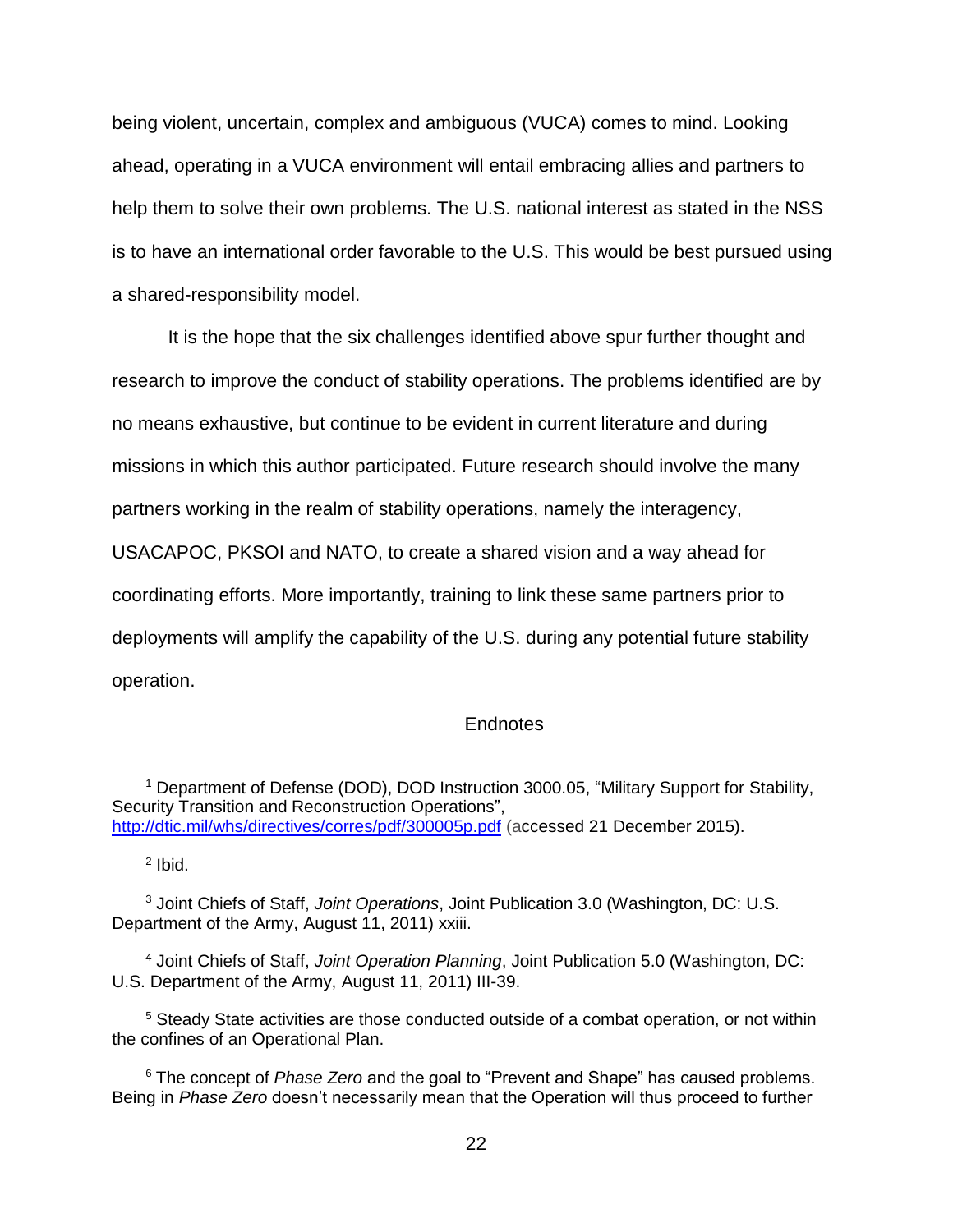phases. If *Phase Zero* is successful, the condition would revert to steady-state activities. One way to eliminate the confusion would be to delete any reference to *Phase Zero*, and simply call it "steady state".

<sup>7</sup> Department of the Army, *Stability Operations,* Field Manual 3·07 (Washington, DC: U.S. Department of the Army, 2008) *supra* note II, 13.

<sup>8</sup> See *The Special Inspector General for Iraq Reconstruction, Learning from Iraq*, March 2013, [http://cybercemetery.unt.edu/archive/sigir/20130930184730/http://www.sigir.mil/](http://cybercemetery.unt.edu/archive/sigir/20130930184730/http:/www.sigir.mil/) (accessed November 28, 2015) and The Special Inspector General for Afghanistan Reconstruction, Quarterly Report to the U.S. Congress, October 30, 2015, <https://www.sigar.mil/pdf/quarterlyreports/2015-10-30qr.pdf> (accessed November 28, 2015).

<sup>9</sup> Department of the Army, *Joint Operation Planning*, Joint Publication 5.0, (Washington, DC: U.S. Department of the Army, August 11, 2011) III-15.

<sup>10</sup> According to The Special Inspector General for Afghanistan Reconstruction, the cost of the Afghanistan Operation alone through 2014 was \$109 Billion. The cost of the Marshall plan adjusted for 2015 U.S. Dollars was \$103.4 billion. Sourced from The Special Inspector General for Afghanistan Reconstruction, Quarterly Report to the U.S. Congress, October 30, 2015, <https://www.sigar.mil/pdf/quarterlyreports/2015-10-30qr.pdf> (accessed November 28, 2015).

<sup>11</sup> Charles Hagel, Department of Defense, *Quadrennial Defense Review* (Washington, DC: U.S. Department of Defense, March 4, 2014) VII.

 $12$  With no plan of succession for the current regime in North Korea, it is plausible to imagine the stability operations necessary to prevent the country from sinking into anarchy post regime collapse. For more information see Scott A. Snyder and Sungtai Jacky Park, North Korea's Collapse is Just the Beginning, The National Interest, December 21, 2015, <http://nationalinterest.org/blog/the-buzz/north-koreas-collapse-just-the-beginning-14698> (accessed March 12, 2016).

 $13$  Recognition of joint responsibility is a necessary per-condition for there to be willingness to share financial burdens.

<sup>14</sup> Stephen W Walt, *International Relations: One World, Many Theories*, *Foreign Policy* (Spring 1998), [http://www.columbia.edu/itc/sipa/U6800/readings-sm/foreign\\_pol\\_walt.pdf](http://www.columbia.edu/itc/sipa/U6800/readings-sm/foreign_pol_walt.pdf) (accessed on February 12, 2016).

<sup>15</sup> Phase Zero sometimes receives short thrift because if it is successful nothing happens and there is no need for an operation. The concept of deterrence faces similar challenges. For more information see William J Flavin, *The Dogs That Do Not Bark: Prevention as the Path to Strategic Stability,* Small Wars Journal, August 2, 2013, [http://smallwarsjournal.com/jrnl/art/the](http://smallwarsjournal.com/jrnl/art/the-dogs-that-do-not-bark-prevention-as-the-path-to-strategic-stability)[dogs-that-do-not-bark-prevention-as-the-path-to-strategic-stability](http://smallwarsjournal.com/jrnl/art/the-dogs-that-do-not-bark-prevention-as-the-path-to-strategic-stability) (accessed March 29, 2016).

<sup>16</sup> See "Walking the Line: U.S. Security Policy in East Africa and the Horn, World Politics Review, February 20, 2013, [http://www.worldpoliticsreview.com/articles/12722/walking-the-line](http://www.worldpoliticsreview.com/articles/12722/walking-the-line-u-s-security-policy-in-east-africa-and-the-horn)[u-s-security-policy-in-east-africa-and-the-horn](http://www.worldpoliticsreview.com/articles/12722/walking-the-line-u-s-security-policy-in-east-africa-and-the-horn) (accessed February 12, 2016).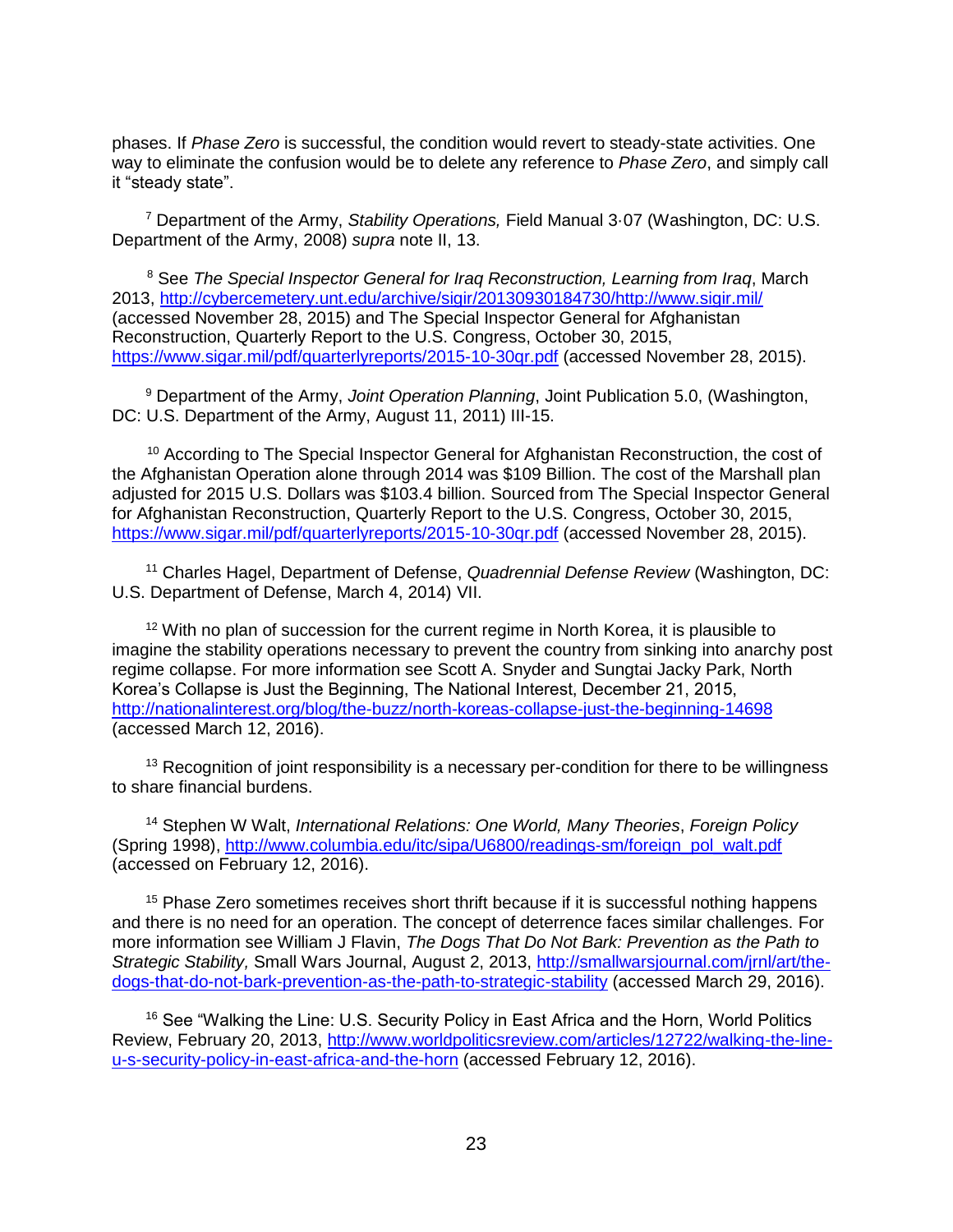<sup>17</sup> Department of Defense, *Military Support for Stability, Security Transition and Reconstruction Operations*, DOD Instruction 3000.05 <http://dtic.mil/whs/directives/corres/pdf/300005p.pdf> (accessed 21 December 2015).

 $18$  Ibid.

<sup>19</sup> USAID has the capacity for coordinating large humanitarian assistance requirements and is the lead agency for disaster response.

<sup>20</sup> Department of State, Congressional Budget Justification: Department of State, Foreign Operations, and Related Programs, Fiscal Year 2016, <http://www.state.gov/documents/organization/252179.pdf> (accessed March 18, 2016) 17.

21 Edward Marks, *Rethinking the Geographic Combatant Commands, Col Arthur D Simons Center for the Study of Interagency Cooperation*, Fort Leavenworth, Kansas, <http://thesimonscenter.org/wp-content/uploads/2010/11/IAJ-1-1-pg19-23.pdf> (accessed February 12, 2016) 20.

 $22$  As proposed by the G.W. Bush administration, the CRC was to have three components, the first two of which eventually received funding and authorization. The first was an "active" roster (CRC-A) of up to 250 newly hired civilian staff with specialized R&S expertise. The second was a "stand-by" force (CRC-S) of up to 2,000 existing U.S. government employees with relevant skills, who agreed to deploy as needed for periods of up to three months. The most ambitious element of the CRC proposal was a larger "reserve" component (CRC-R), intended as a civilian analogue to the military reserves. The civilian reserve would be open to qualified U.S. citizens whose skills, readiness, and availability matched capability requirements during R&S contingency operations. This component never received funding or authorization, despite being requested both by Presidents G.W. Bush and Barack Obama, due to persistent congressional wariness about R&S becoming a standing foreign policy priority of the U.S. government. For more information on the CRC see the *U.S. Civilian Response Corps: Fact Sheet*, Washington, DC, July 15, 2011,<http://www.state.gov/r/pa/prs/ps/2011/07/168648.htm> (accessed March 29, 2016).

<sup>23</sup> *USAID Policy on Cooperation with the Department of Defense*, <https://www.usaid.gov/policy/dod-cooperation> (accessed December 22, 2015).

<sup>24</sup> There are four Civil Affairs Commands, each regionally aligned to a geographic combatant command.

<sup>25</sup> Department of Defense, *Quadrennial Defense Review*, http://www.defense.gov/Portals/1/Documents/pubs/2014 Quadrennial Defense Review.pdf (accessed December 20, 2015) VII.

<sup>26</sup> The United States Army Civil Affairs and Psychological Operations Center is drawing down forces at the end of FY 17. At present manning is similar to that at the start of Operation Iraqi Freedom, with shortfalls across Captains, Majors and non-commissioned officers.

 $27$  Civil affairs soldiers are able to blend civilian expertise with military requirements. During OIF and OEF repeated use was made of rapid "deployment" courses to frock members outside of USACAPOC with the Civil Affairs qualification. Other branches of the Army were scrubbed as well as sister-services to provide the forces necessary to meet battle roster requirements. As a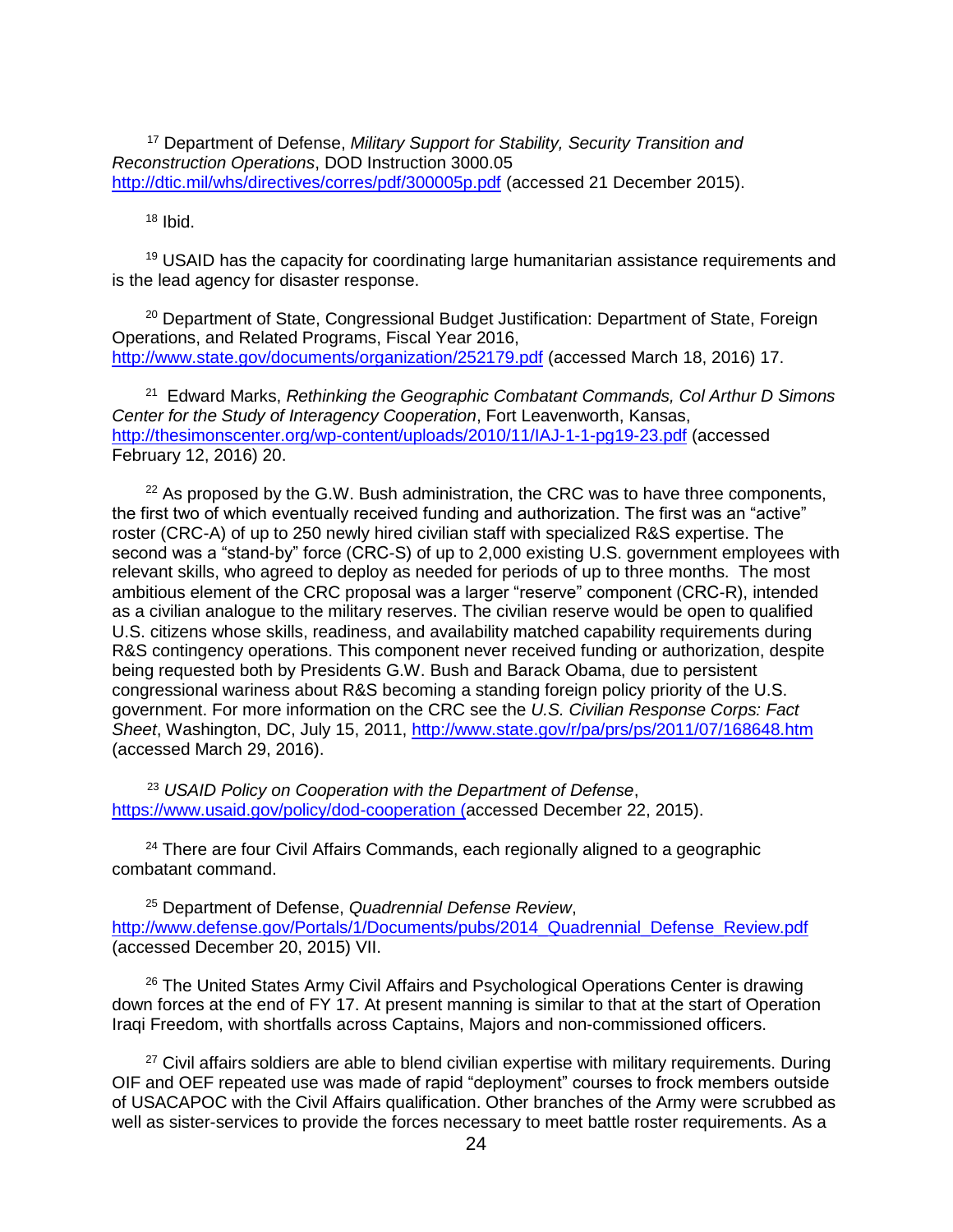Civil Affairs Instructor from 2004-2007 at the John F Kennedy Special Warfare Center, I assisted in teaching these "mobilization" courses.

<sup>28</sup> In recognition of the shortfall of subject matter experts, in 2015 the USACAPOC created the 38G military occupational specialty. The 38G creates a separate pipeline for experts in the field of engineering, health care, business and industry so they can be slotted into positions at Civil Affairs Brigades and Commands. The program is still too new to determine efficacy.

 $29$  The supporting information for this assertion stems from analysis of student data from the Civil Affairs Qualification Courses from May 2012 to the present. Additionally the author has been either in SOCOM or USACAPOC as a Civil Affairs officer, instructor or force structure officer since 2002.

<sup>30</sup> Department of the Army, *Army Structure (ARSTRUC) Memorandum 18-22, Total Army Analysis 2018-2022 (TAA 18-22),* (Washington, DC: Department of the Army, October 8, 2015).

<sup>31</sup> The current configuration of 1 CA officer for each 4-person team plus additional officers for headquarters requires too many officers across a Company/Battalion. Another solution is to reduce the size of the battalions to their Desert Storm size of a Company. Shrinking the unit manning requirements yet allowing units to double and triple slot would give a better assessment of fielding capacity in time of mobilization. At present personnel levels, it would take a CA Brigade to field a full CA Battalion.

<sup>32</sup> The shortage of CA operators is not just within the CA Commands. Many Brigade Combat Team S9 (CA Planner) slots are also vacant.

<sup>33</sup> U.S. Maritime CA used to consist of approximately 300 sailors who participated in *Phase Zero* activities. However, they only focused on port activities and the force was too small to offer significant support for other stability operations. Maritime CA was discontinued after OIF.

<sup>34</sup> Robert R Scott, Jeffrey D Maclay and David Sokolow, NATO and allied Civil-Military Cooperation Doctrine, Operations and Organization of Forces, Center for Strategic and International Studies, [http://csis.org/files/media/csis/pubs/090128\\_nato\\_civil\\_military\\_doctrine\\_and\\_ops.pdf](http://csis.org/files/media/csis/pubs/090128_nato_civil_military_doctrine_and_ops.pdf) (accessed

December 28, 2015).

<sup>35</sup> Dan De Luce, *Afghan Forces Face a 'Crisis'*, *Foreign Policy*, February 12, 2016, [http://foreignpolicy.com/2016/02/12/afghan-forces-face-a-crisis](http://foreignpolicy.com/2016/02/12/afghan-forces-face-a-crisis-watchdog/?utm_content=buffer951bb&utm_medium=social&utm_source=facebook.com&utm_campaign=buffer)[watchdog/?utm\\_content=buffer951bb&utm\\_medium=social&utm\\_source=facebook.com&utm\\_c](http://foreignpolicy.com/2016/02/12/afghan-forces-face-a-crisis-watchdog/?utm_content=buffer951bb&utm_medium=social&utm_source=facebook.com&utm_campaign=buffer) [ampaign=buffer](http://foreignpolicy.com/2016/02/12/afghan-forces-face-a-crisis-watchdog/?utm_content=buffer951bb&utm_medium=social&utm_source=facebook.com&utm_campaign=buffer) (accessed February 14, 2016).

<sup>36</sup> Jim Garamone, *Campbell to SASC: Afghanistan not a Short-Term Problem*, U.S. Department of Defense News, February, 4, 2016, [http://www.defense.gov/News-Article-](http://www.defense.gov/News-Article-View/Article/650370/campbell-to-sasc-afghanistan-not-a-short-term-problem)[View/Article/650370/campbell-to-sasc-afghanistan-not-a-short-term-problem](http://www.defense.gov/News-Article-View/Article/650370/campbell-to-sasc-afghanistan-not-a-short-term-problem) (accessed March 13, 2016).

<sup>37</sup> The Special Inspector General for Afghanistan Reconstruction, *Quarterly Report to the U.S. Congress*, October 30, 2015,<https://www.sigar.mil/pdf/quarterlyreports/2015-10-30qr.pdf> (accessed November 28, 2015) 93.